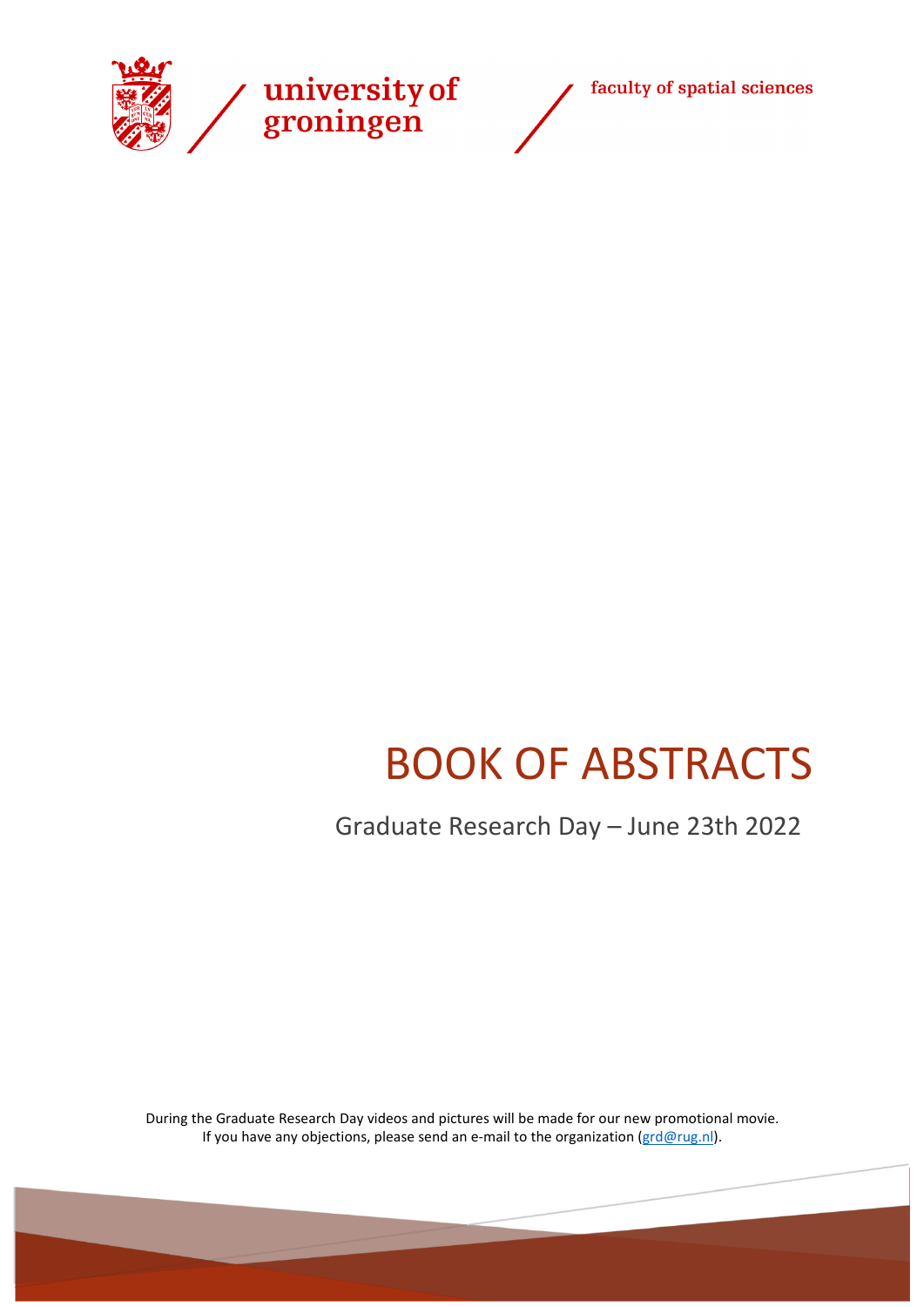## Programme

\_\_\_\_\_\_\_\_\_\_\_\_\_\_\_\_\_\_\_\_\_\_\_\_\_\_\_\_\_\_\_\_\_\_\_\_\_\_\_

| 12:00 -                | 12:30          | Walk-in with coffee/tea and a small lunch (Plaza)                                                               |
|------------------------|----------------|-----------------------------------------------------------------------------------------------------------------|
| $12:30 -$              | 12:40          | Welcome and opening by dr. Gunnar Mallon (Blauwe Zaal)                                                          |
| 12:40 - 13:10          |                | Keynotes by Sorcha MacIntyre and Jesse Burgler                                                                  |
| $13:15 - 14:30$        |                | Thematic Presentation Sessions - round 1:                                                                       |
|                        |                | 1.<br>5412.0025: Healthy Ageing                                                                                 |
|                        |                |                                                                                                                 |
|                        |                | Gwendolyn Meuleman / Coen Houthooft / Elise van Muiswinkel /                                                    |
|                        |                | Justine van der Feen / Peter Leliveld                                                                           |
|                        |                | 5412.0028: Childhood<br>2.                                                                                      |
|                        |                | Eriko Cekrezi / Evelien Mulder / Dorien de Jong / Yves Koekkoek                                                 |
|                        |                | 3.<br>5412.0031: Water Management                                                                               |
|                        |                | Niek Eghuizen / Philipp Holzer / Nils Schelling / Charlotte Wilm /                                              |
|                        |                | Pia Bollingerfehr                                                                                               |
|                        |                | 5412.0035: The Cities of the Future<br>4.                                                                       |
|                        |                | Nils Bruinsma / Filip Jankowski / Niels Kück / Wouter Johannes /                                                |
|                        |                | Sacha Verhulst                                                                                                  |
|                        |                | 5.<br>5412.0039: Local Communities                                                                              |
|                        |                | Helmer Hoenink / Louis-Thomas Kelly / Patrick Rekers /                                                          |
|                        |                | Thomas van Zeewijk Vink / Irina Krottje                                                                         |
|                        |                | 5412.0040: Migration<br>6.                                                                                      |
|                        |                | Jaap Bouwman / Leonie Diffené / Martin Bieleman / Youri Meerstra                                                |
|                        |                | 5419.0008: Dynamics in the Energy Transition<br>7.                                                              |
|                        |                | Charlie Walker Clarke / Christine Olsman / Sanne van Delden /                                                   |
|                        |                | Ilse van Dijk                                                                                                   |
|                        |                | 5419.0013: Sustainable Housing<br>8.                                                                            |
|                        |                | Friso van der Mark / Danique van Beelen / Mats Wouters /                                                        |
|                        |                | Demetrios Charalambides / Kaj Wentink                                                                           |
|                        |                | 5419.0119: Housing & Property Values 1<br>9.                                                                    |
|                        |                | David Altenburg / Jos Koster / Philibert Weenink /                                                              |
|                        |                | Hendrik Willem Ophoff / Lars Groenewold                                                                         |
| 14:30 -                | 15:15          | Poster Presentations + break with coffee/tea (Plaza)                                                            |
| $15:15 -$              | 16:30          | Thematic Presentation Sessions - round 2:                                                                       |
|                        |                | 10. 5412.0025: After the Car                                                                                    |
|                        |                |                                                                                                                 |
|                        |                | Thijs Oost / Nikki Sweere / Jaimy Post / Nigel Onwuachu                                                         |
|                        |                | 11. 5412.0028: On the Move                                                                                      |
|                        |                | Linus Piesch / Laura Fransen / Milan Noordveld                                                                  |
|                        |                | 12. 5412.0031: Generations YZ                                                                                   |
|                        |                | Tom Hermes / Chang You / Jonas Kemmerling                                                                       |
|                        |                | 13. 5412.0035: Spatial Inequalities                                                                             |
|                        |                | Bas Koopman / Eleonore Witschaß / Genghao Zhang / Mi Hyun Seong                                                 |
|                        |                | 5412.0039: Neighbourhoods / Local Planning<br>14.                                                               |
|                        |                | Benolia Adjei-Cudjoe / Gijs Wesselo / Martijn Ras / Jasmijn Tiemersma                                           |
|                        |                | 15. 5412.0040: Tourism                                                                                          |
|                        |                | Mark Pasma / Alizé Kock / Yuxuan Zhu / Spyridon Melissourgos                                                    |
|                        |                | 16. 5419.0008: Benefiting of the Energy Transition?                                                             |
|                        |                | Bas Donkers / Anton Korpela / Daan Schipper / Jort de Vries                                                     |
|                        |                | 5419.0013: Property Markets<br>17.                                                                              |
|                        |                | Mohammad Hassan Taheri Motlagh / Geoffrey Penders /                                                             |
|                        |                | Nynke Hoomans / Malou van de Klok / David Valens                                                                |
|                        |                | 18. 5419.0119: Housing & Property Values 2                                                                      |
|                        |                | Pieter Reitsma / Martine Verwijs / Shawn Kuijpers / Sven Bouwmeester                                            |
|                        |                | <b>Bram Treffers</b>                                                                                            |
| $16:45 -$              | 17:00          | Keynote by Maria Louise Pohl (Blauwe Zaal)                                                                      |
| $17:00 -$<br>$17:15 -$ | 17:15<br>18:00 | Award Ceremony and Closing by dr. Gunnar Mallon (Blauwe Zaal)<br>Festive Closure with drinks and snacks (Plaza) |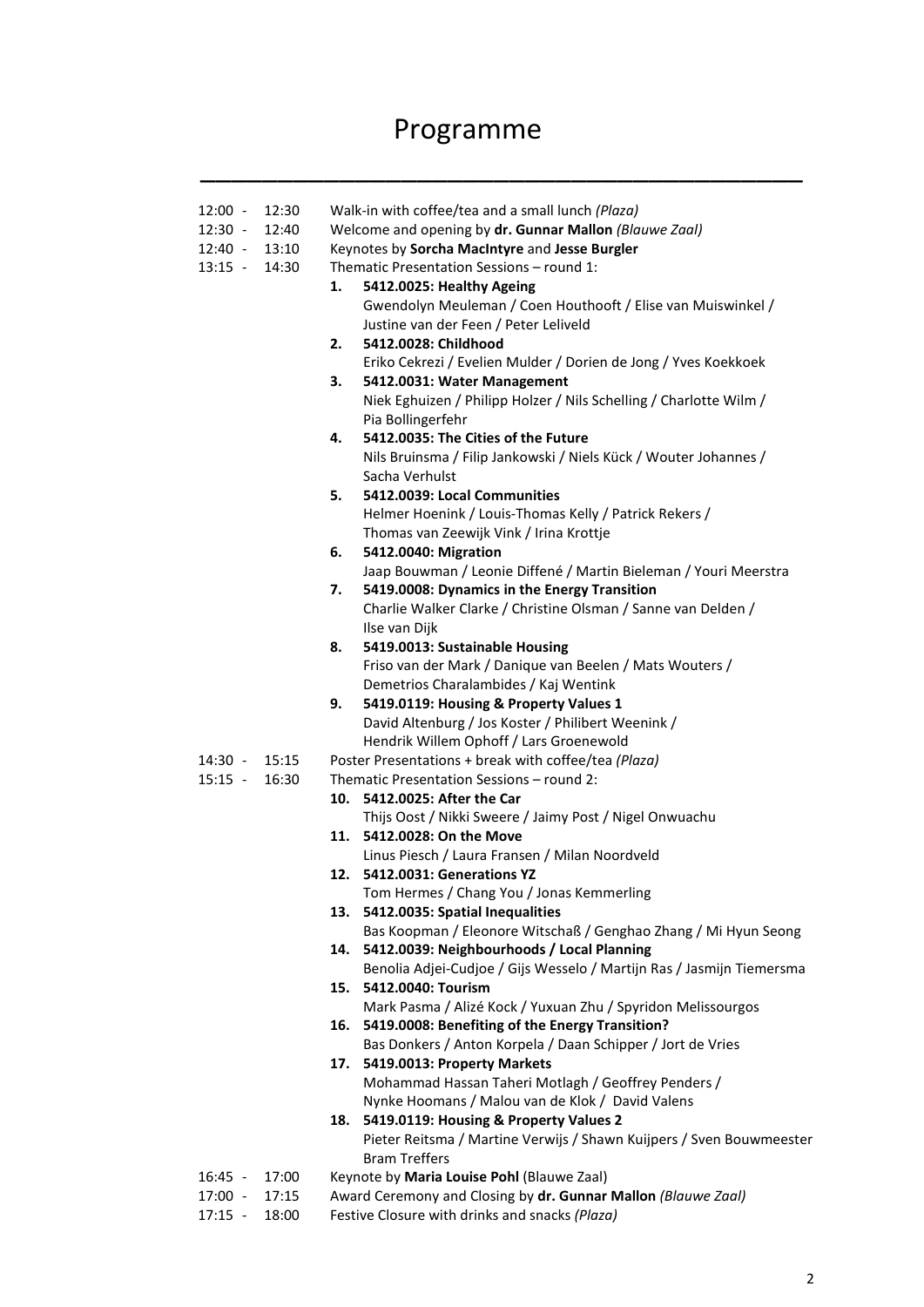\_\_\_\_\_\_\_\_\_\_\_\_\_\_\_\_\_\_\_\_\_\_\_\_\_\_\_\_\_\_\_\_\_\_\_\_\_\_\_\_\_\_\_\_\_

#### **Sorcha MacIntyre**

#### *Her 20-minute city: towards gender-inclusiveness in an emerging planning concept.*

Post-pandemic planners have realised the crucial role of local neighbourhoods in providing amenities. Edinburgh has initiated a 20-minute concept within their urban planning agenda. This research focuses on the residents of Corstorphine, which a recognised potential future 20-minute walking and cycling neighbourhood. This research explores the priorities and expectations of women utilising feminist participatory action research. Key results indicate that definitions of safety and consideration of marginalised groups are key divergences from the 20-minute city plan whereby key convergences lie within creating more effective transport links and the promotion of mixed use amenities.

#### **Jesse Burgler**

#### *Regional Energy Strategies for Local Energy Initiatives.*

In my master thesis, I investigate how the Dutch RES (Regional Energy Strategy) contributes to the emergence and success of local energy initiatives. I will investigate how these initiatives can be stimulated through governance instruments provided by the RES, and whether decentralization to sub-national governments contributes to the emergence and success of LLCEIS. To do this, I will have interviews with experts involved in both the RES and Local energy Initiatives. Furthermore, RES-related policy documents will be analysed.

#### **Maria Louisa Pohl**

#### *The Effect of Rural-to-Urban Migration on Fertility Trends in Ethiopia and Nigeria.*

Most areas around the globe have experienced a significant fertility decline as part of their demographic transitions; however, Sub-Saharan Africa continues to stand out as having high fertility intentions and birth rates. Moreover, little is known about the links between socioeconomic and demographic processes in this region. Therefore, this thesis explores the impact of internal migration on fertility trends in two Sub-Saharan countries, Nigeria and Ethiopia.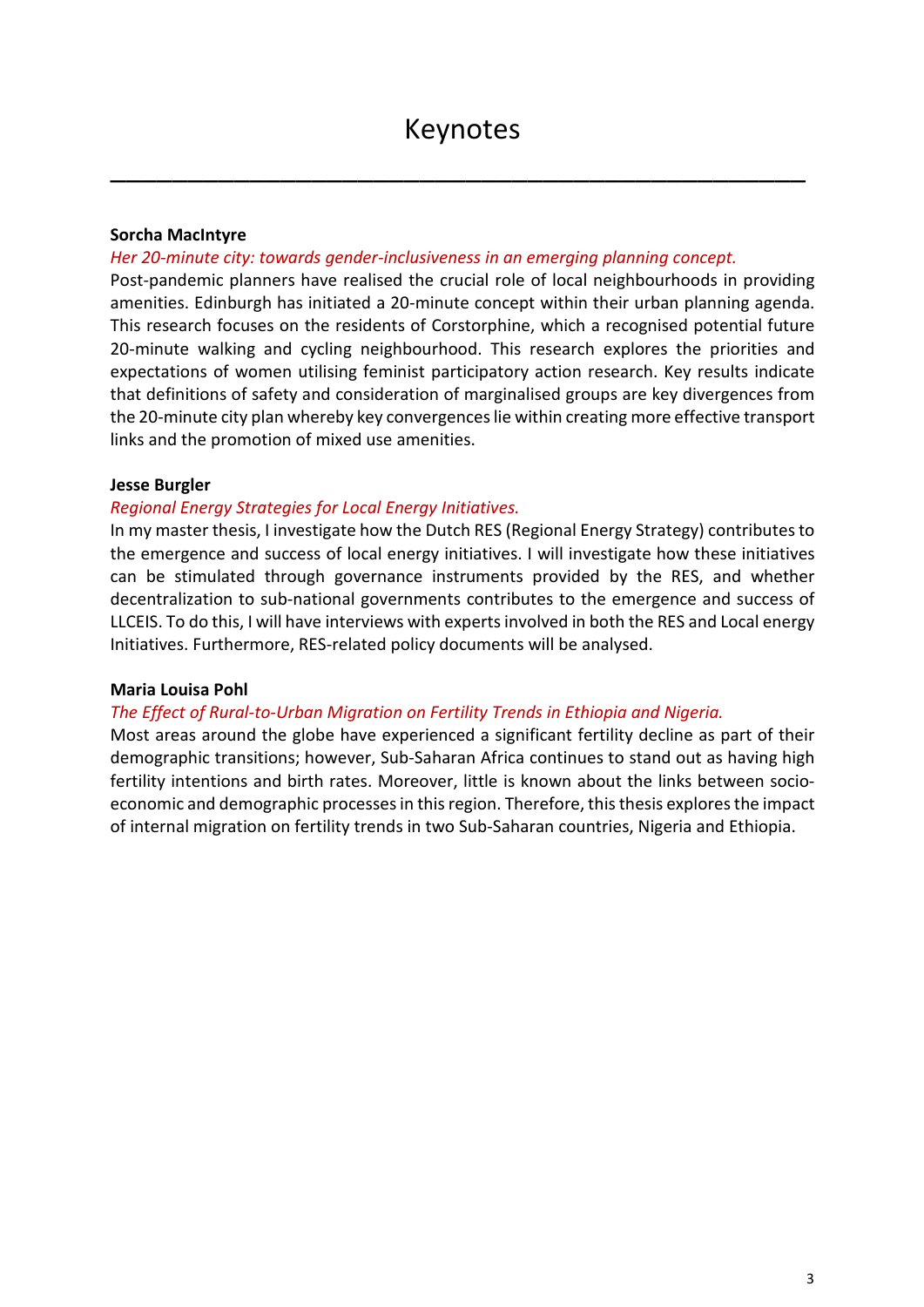## Thematic Presentation Sessions - round 1 13:15 – 14:30 hours

## **1. Healthy Ageing - Moderated by dr. Adrien Remund Room 5412.0025**

\_\_\_\_\_\_\_\_\_\_\_\_\_\_\_\_\_\_\_\_\_\_\_\_\_\_\_\_\_\_\_\_\_\_\_\_\_\_\_\_\_\_\_\_\_

#### **Gwendolyn Meuleman**

#### *Healthy housing: the effects on life satisfaction of elderly in the Netherlands.*

In the Netherlands, the share of elderly in the population grows, households become smaller, people live longer and elderly stay in their big family homes because of the lack of suitable alternatives. The pressure on the housing market and the health care sector is growing. This thesis analyses the relationship between the current living situation of elderly and their overall life satisfaction. The models show a positive effect for higher subjective health perceptions, feeling at home in a neighbourhood, and not living alone in a household. The desire to move shows a negative effect.

#### **Coen Houthooft**

#### *The perceived mobility of older adults in Groningen.*

A high degree of mobility is associated with a higher degree of well-being. Older adults often face a declining mobility and thus are at risk of a lower well-being. The province of Groningen faces an aging population which provides local policymakers with new challenges to ensure a sufficient level of mobility among older adults. This thesis will make use of a quantitative approach to study which factors influence the self-perceived mobility of older adults in the province of Groningen. These factors can be categorized into people-based characteristics and place-based characteristics.

#### **Elise van Muiswinkel**

#### *Meaning in Life - A Demographic Analysis of Meaning in Life among Older Adults in the Netherlands.*

This study looked at the perception of meaning in life among older adults (65-plus) in the Netherlands. Meaning in life concerned two lines: the extent to which older adults consider their life worth living and the extent to which older adults have a feeling of contribution to society. Meaning in life was researched for education and income (resources) and demographic characteristics, such as gender and marital status. Besides, the association between meaning in life and social contacts, general health, religion, and volunteer work was investigated. The study used quantitative data collected by Statistics Netherlands with the Social Cohesion and Well-being Survey 1 in 2020.

#### **Justine van der Feen**

#### *Michi-Noeki's as the answer for ageing in place?*

The aim of this research is to examine whether older adults in the Oosterparkwijk are ageing in place and how loneliness, mobility and social capital influence this. Throughout the province of Groningen, there is an increase in the number of older adults. It is therefore interesting to examine whether this growing group is ageing in place or not.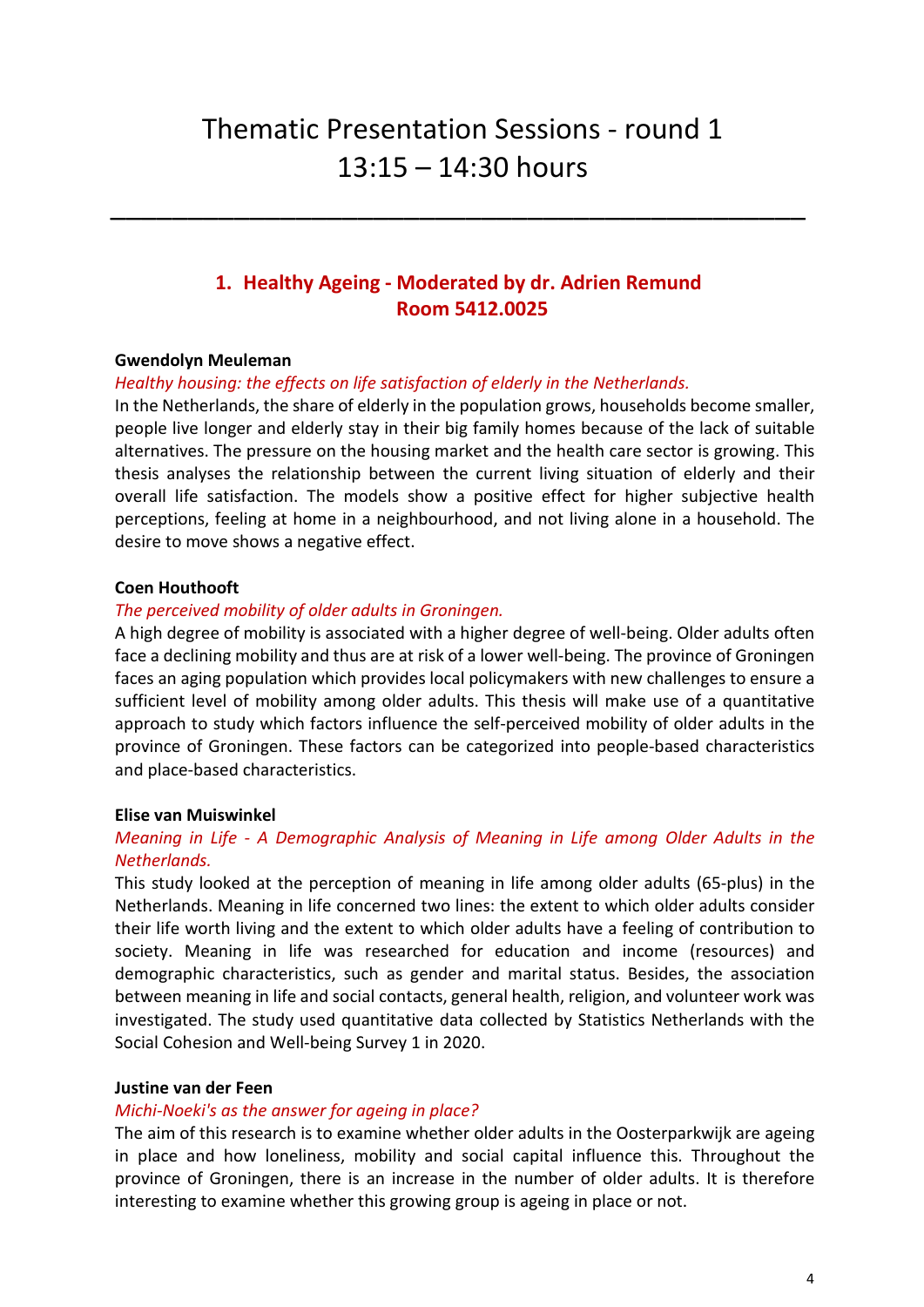#### **Peter Leliveld**

#### *Accessibility of the elderly in the province of Groningen.*

The north of the Netherlands is facing an increasingly ageing population. The ageing population often lives in rural areas with a low population density. This creates increasing challenges for mobility services in the province of Groningen. ). This research used both quantitative and qualitative data to get answers to the research question: What can be done in the province of Groningen to keep the elderly participating in tomorrow's society in terms of accessibility? This research in the end concluded that much needs to be done still to keep the network economically sustainable.

## **2. Childhood - Moderated by Lara Bister Room 5412.0028**

#### **Eriko Cekrezi**

## *Parental perception of street safety and children's wellbeing: A comparative research between Woonerf and High-Traffic residential streets in Groningen.*

Woonerf is a concept introduced to decrease the car traffic levels in residential streets by establishing spatial interventions. However, little research has been done on the social effects of the Woonerf concept on its residents. The imperceptible advantages of Woonerf streets related to the societal effects are explored. Results indicate that parents living in Woonerf streets are less concerned for their children's safety when they are unsupervised outdoors. This has an effect on the promotion of children's autonomy and wellbeing in Woonerf streets suggesting that they live a healthier life.

#### **Evelien Mulder**

#### *Strategies to combat childhood overweight and obesity: a mixed method approach.*

The increasing number of childhood overweight and obesity is a serious global health challenge. In the Netherlands, municipalities are responsible for tackling overweight and obesity resulting in different and diverse programs within the country. Interviews with 18 policy-makers on the strategic level were conducted in order to get an overview of how municipalities decide on their strategy to combat childhood overweight and obesity. Integrality and the involvement of skilled, intrinsically motivated people seemed to be important. To achieve this, it is important to set a long-term vision.

#### **Dorien de Jong**

#### *Postnatal Care Workers' Personal and Cultural Values and Beliefs about Breastfeeding Support: A Qualitative Study in the Netherlands.*

In the Netherlands, 22% of women who initiate breastfeeding (BF) stop in the first month after birth. BF cessation is influenced by professional support. Women in the Netherlands experience great differences in professional BF support. Previous studies did not investigate underlying mechanisms that help understand these differences. Using Cultural Schema Theory, I aim to explore what motivates postnatal care workers to provide support with BF. I am currently conducting semi-structured in-depth interviews with maternity care assistants, nurses, and physicians working in well-baby clinics.

#### **Yves Koekkoek**

*Growing demand for childcare; the effect of childcare centres on housing in prices in England.* In English society, an increase in women's labour participation has created a growing demand for childcare, besides school. This research analyses if its growing demand effects housing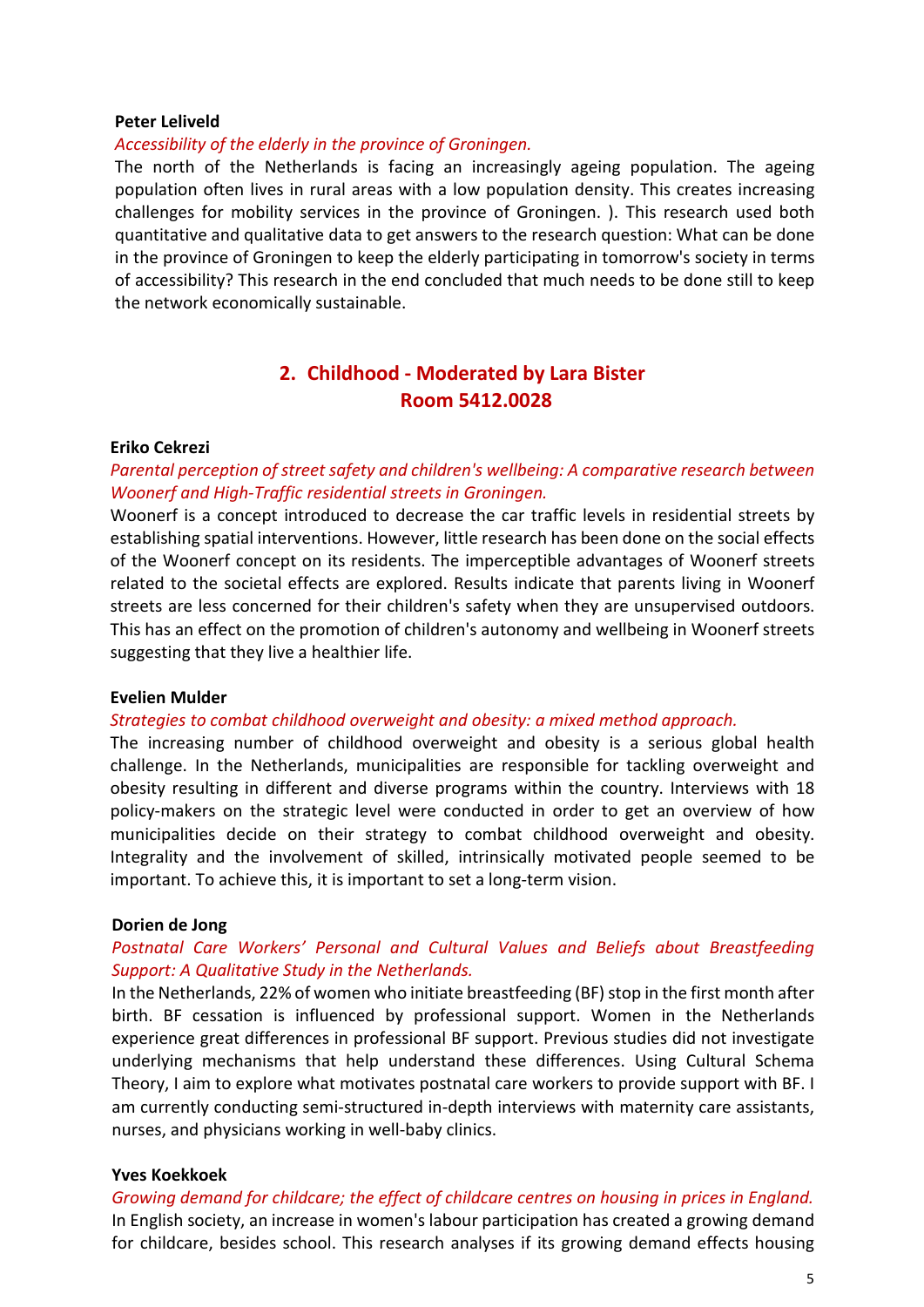prices. With the use of hedonic price modelling, this research finds that the spatial distance between childcare centers and houses influences the price of a sold house. The strongest effect was found in a distance between the 100 to 250-metre distances of childcare centers, therefore not in the nearest proximity of a childcare provider and thus proving a negative externality of childcare providers.

## **3. Water Management - Moderated by Eilana Maring (Noorderzijlvest) Room 5412.0031**

#### **Niek Eghuizen**

#### *The effect of flooding risk on housing prices in The Netherlands.*

Climate change is a growing problem and has major effects on the living environment of the world population. The topic of this research is to investigate if the flooding risk affects housing prices in The Netherlands. Different literature shows that housing prices drop in areas that have a high probability of flooding. This expectation is tested by performing an empirical analysis of two regions in The Netherlands. With this consideration, results could help local governments in making their choice for assigning construction sites and help appraisers to better value residential properties.

#### **Philipp Holzer**

#### *Soaking up nature based benefits in sustainable urban stormwater management.*

In western cities, the traditional response to these problems has been grey infrastructure, such as piped drainage systems. However, due to climate change and soil sealing, these drainage infrastructures frequently lack the capacity to keep up with ongoing urbanisation and the increasing velocity of stormwater, resulting in greater run-off and a heightened danger of urban flooding. Nature-based solutions, as opposed to traditional grey infrastructure and hard engineering, are an alternative approach to dealing with the consequences of climate change

#### **Nils Schelling**

#### *Dealing with the increasing need of flood resilience in urban areas - A case study in the cities of Bremen and Hamburg of operationalising flood-resilience-design strategies.*

This thesis deals with the term "flood-resilience" and establish a link between theoretical concepts and design-implementations in urban areas. It analyses the cities of Bremen/Hamburg and different design-strategies that are implementing concerning their new agenda of a 'Flood-Risk-Management'-Approach. Thereby, data collection (literature review/urban planning documents and interviews) and analysis is based on two levels. Firstly, a holistic overview of the general flood-risk-management plans and secondly, a detailed view on specific projects/infrastructures within their urban environment.

#### **Charlotte Wilm**

#### *The impact of flood risk on residential real estate property value: A case study on how flood risk in flood-endangered Kingston-upon-Hull affects real estate property value.*

This research analyzes the impact of flood risk on property prices in Hull, UK. Due to global warming, natural hazards increasingly pose a global threat. Understanding the impact of hazards gained importance to adjust prevention and urban planning for infrastructure and real estate. With a hedonic pricing model, I analyze the effect of the Jun2007 and Dec2013 floods on property prices. I find evidence that the two floods have a significant positive effect on sales prices. I add to literature advancing findings on the impact of natural hazards, so far characterized by conflicting results.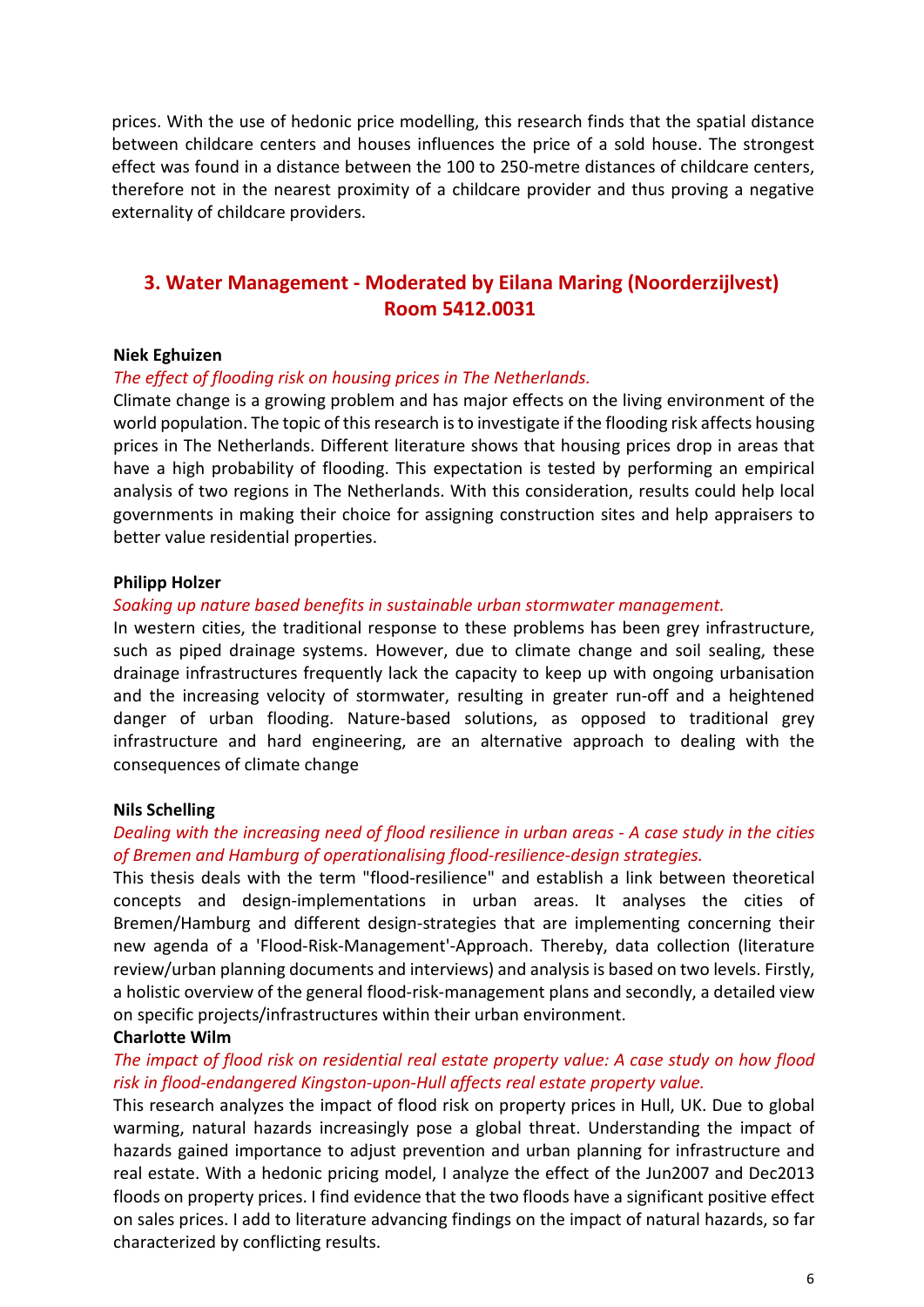#### **Pia Bollingerfehr**

## *Towards rain-proof cities: Overcoming the barriers of blue-green infrastructure implementation.*

Urbanization and the increasing frequency and intensity of extreme weather events challenge the planning departments of many municipalities. Blue green infrastructure (BGI) as a means for building pluvial flood resilience and nudging a transition towards integrated (storm)water management is proposed as an effective climate adaptation measure. The benefits for and barriers of its implementation are investigated in this research. With the use of a mixed method approach, the question of how to scale up the use of BGI in mid-sized cities in Germany is answered.

## **4. The Cities of the Future – Moderated by dr. Christian Lamker Room 5412.0035**

#### **Nils Bruinsma**

*Barriers to the integration of High Speed Rail in aviation practices: a transition perspective to air-rail integration at the Amsterdam-Paris corridor.*

Aviation creates many negative environmental impacts. Using High Speed Rail to substitute short haul flights connecting passengers to other flights at hub airports can reduce negative impacts from sustainability. However, despite potential benefits, the air-rail product is still a niche, unable to change the airlines' dominant practices. This research takes a transition perspective to why the air-rail product is not gaining traction and whether and how the barriers to air-rail integration can be overcome.

#### **Filip Jankowski**

*Reconstruction of Cities and its effects on Present day, on the example of Berlin and Warsaw.* Due to heavy damage, that both Berlin and Warsaw suffered during the Second World War, much needed reconstruction and redevelopment of both urban areas was needed. On the examples of selected locations from both cities the research takes a closer look at how successful was this recovery from the most destructive event in Europe. Furthermore, this study examines how both capitals transform and how solutions implemented in the past influence current housing and quality of life of local residents. This research uses a mix method to gather data to obtain a more holistic perspective on the topic.

#### **Niels Kück**

#### *Green growth versus post-growth ideas: A comparative analysis of policy discourses in the housing and mobility sectors of the cities of Münster and Freiburg, Germany.*

The cities Münster and Freiburg face the important task to become climate neutral. Green growth as a prominent discourse in planning aims at decoupling environmental impacts from resource use and emissions but research argues this to be impossible fast enough. In contrast, the post-growth discourse argues for the need of large scale societal change. Conducting a critical discourse analysis, this research looks at housing and mobility discourses. Findings suggest an interplay between green growth and post-growth oriented policy discourses in housing and mobility in both cities.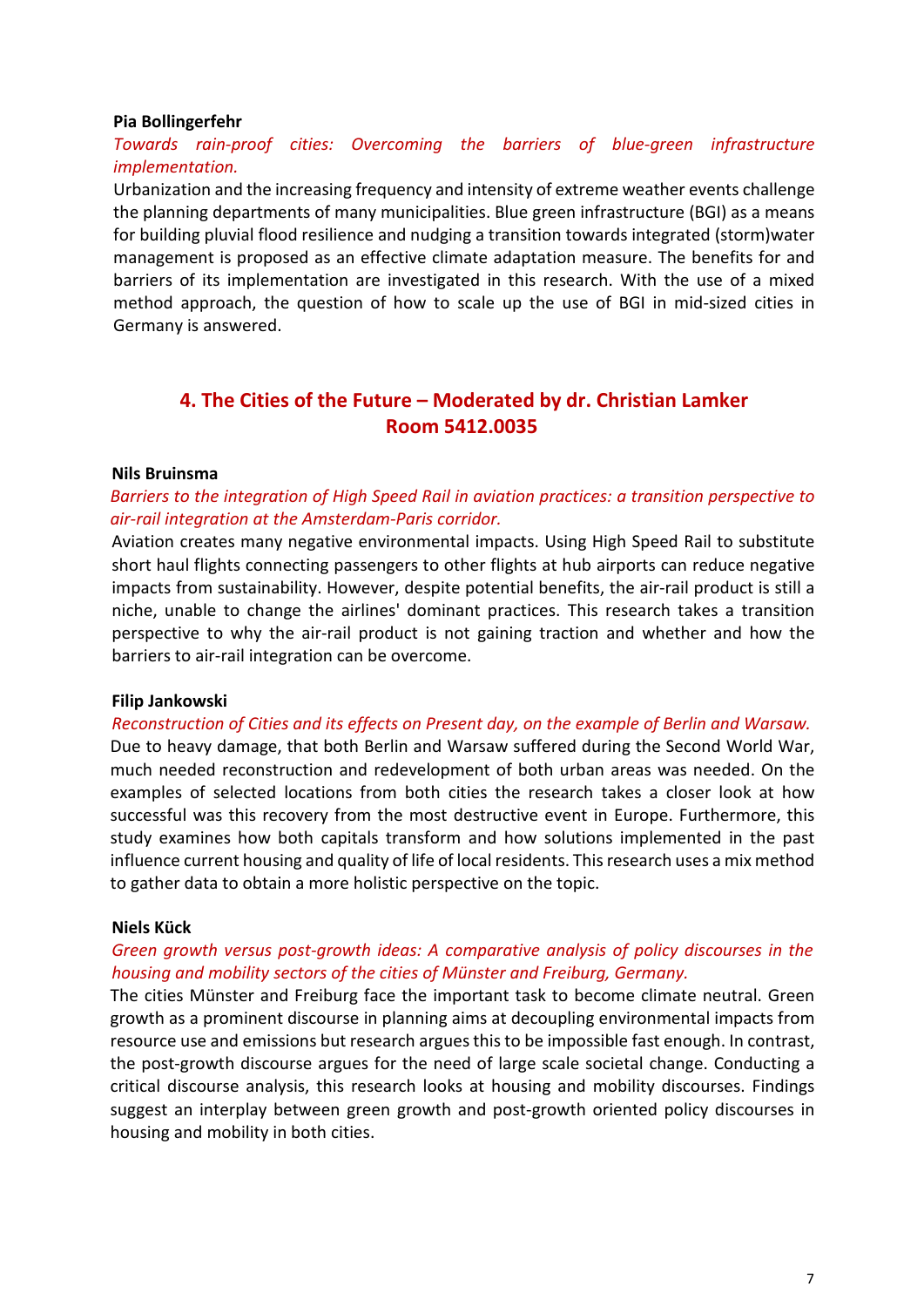#### **Wouter Johannes**

## *Rapid electricity- and data infrastructure cannot function efficiently with regional planning - Centralize Hyperscale Data Centre Planning.*

Developments around hyperscale data centres are currently highly relevant. Could centralized planning be the solution to reduce the uncertainty for electricity usage and make the Netherlands a frontrunner in a digitilizing era? With the research question: "Under what conditions is centralized planning feasible to combine the rapidly increasing data infrastructure with the rapidly increasing energy infrastructure in the Netherlands?" A ministry of Digital Affairs could be responsible for appointing hyperscale data centre locations and be the solution for supporting the digitilizing Netherlands

#### **Sacha Verhulst**

#### *Sustainable Topcorridors - institutional arrangements for sustainable corridor development.*

Developing a sustainable freight transport system remains a big challenge for the Dutch Topcorridor. A sustainable and integrated transport system is crucial for a well-functioning society, environment and economy. What makes the process towards sustainable corridor development challenging are the multi-dimensional characteristics of corridor development. Thus, there is a need for an aligned and coordinated integrated approach taking both the corridor and its nodes into account. This study aims to provide insight in institutional arrangements supporting sustainable development of the corridor.

## **5. Local Communities – Moderated by Jesse Wermelink (Twynstra Gudde) Room 5412.0039**

#### **Helmer Hoenink**

#### *Renewing community support.*

Currently, plans of the Dutch governments regarding the energy transition are being boo-ed at by the local communities and sometimes to such an extend that the plans are being cancelled. The main question is: how to enlarge the support base from the communities so the energy transition can continue in a more community supported way. This is being researched by doing a case study on three community initiatives in the energy transition, which all receive different levels of support from their municipalities to see what instruments work best to create more support and integrate this into policy.

#### **Louis-Thomas Kelly**

#### *Planning to Remember: Determining contested public memory at Amsterdam's Indië-Nederland Monument and reflecting on counter-memorial spatial intervention.*

The contested Indië-Nederland Monument, Amsterdam poses a problem for planners aiming to ease social tensions through spatial intervention. This account of counter-memorialization first confides in semiotics to understand the site's significance. Then, pivoting towards a proposal for participatory practices, this study determines a remedy for memorial tension in critical artistic practices. Making space for potential participants to act critically, this proposed, participatory and art-based method of spatial intervention would place the capacity for change in the hands of participants.

#### **Patrick Rekers**

#### *The sale of social housing and its influence on the social compositions of neighbourhoods.*

The sale of social housing is the fastest way for housing associations to stay financially selfsufficient. It is therefore likely that the sale of social housing could lead to segregation of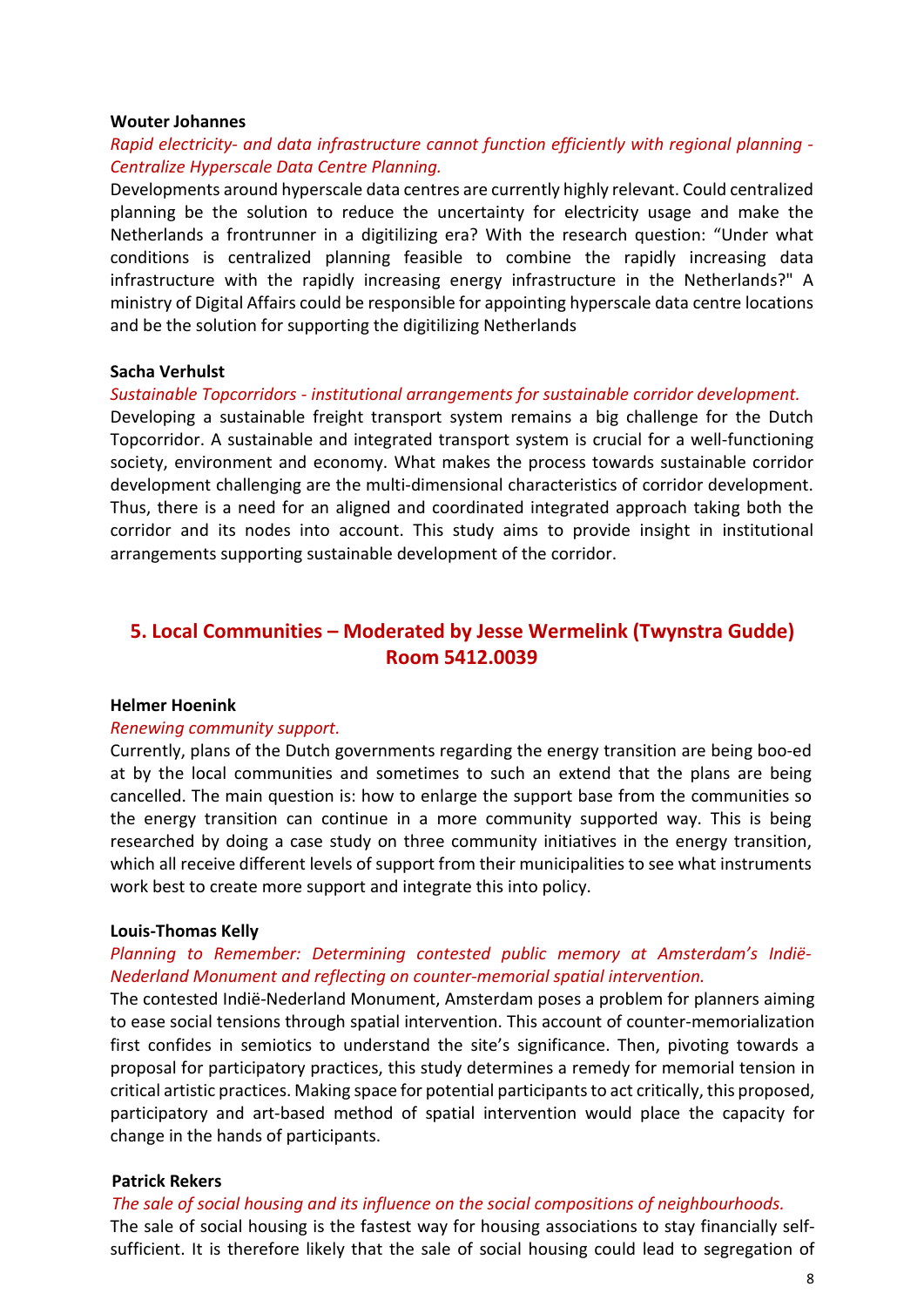certain types of households in certain neighbourhoods, this is the opposite effect that should be created according to policymakers and housing associations. By examining the strategies and sales of housing associations in the province of Groningen, it can be determined if the sales affected the social compositions of neighbourhoods. The result may influence the practices of planners and policymakers.

#### **Thomas van Zeewijk Vink**

#### *Blueprint planning in neighbourhood renewal.*

The Netherlands has a strong planning tradition with top-down blueprint plans that spurred great changes. Think of the Flevopolder or the large growth plans. This planning style has been in decline the past decades: participation and bottom-up processes have become more important. Especially in urban neighbourhood renewal. But participation has its drawbacks, like representativeness and conservative outcomes. This study looks into the ways in which blueprint planning, experts making a spatial vision and top-down implementation, can improve planning processes and outcomes in neighbourhoods.

#### **Irina Krottje**

#### *Working title: the influence of one living environment in the perceived health.*

Ever since the rise of non-communicable diseases, more research has been devoted to factors influencing this rise. Central in this research is the self-reported health rate, that is affected by the presence of diseases as well as, for example, ones living environment. First a spatial regression was performed to research factors influencing self-reported health rates. Thereafter, a site analysis was performed in poorly performing neighbourhoods based on this analysis. The site analysis provided recommendations that were in line with policy plans of the municipality of Groningen.

## **6. Migration – Moderated by prof. dr. Tialda Haartsen Room 5412.0040**

#### **Jaap Bouwman**

#### *Social Integration of International Migrants in Contested Space: Gentrification in Amsterdam-Noord.*

Using the pro-gentrification redevelopment of Amsterdam-Noord as a case study, this paper investigates the immigration of international migrants into gentrifying neighbourhoods, focussing on the process of social integration and the consequences for the community. Using theory and a qualitative research approach in the form of in-depth interviews, this paper aims to answer the following research question: How does gentrification affect the social integration of international migrants in Amsterdam-Noord? As of yet, no results have been obtained through the interviews.

#### **Leonie Diffené**

#### *The transition into motherhood from a life-course perspective: A comparison across firstgeneration immigrants in Germany.*

German research has extensively studied the fertility timing of immigrants from former guestworker countries. The contribution of this study is to compare first-generation immigrant women who have also immigrated from other regions of origin since the 1990s regarding their transition into motherhood in Germany. Event-history models revealed that migrants from Central and Eastern Europe and non-European countries have higher first-birth risks than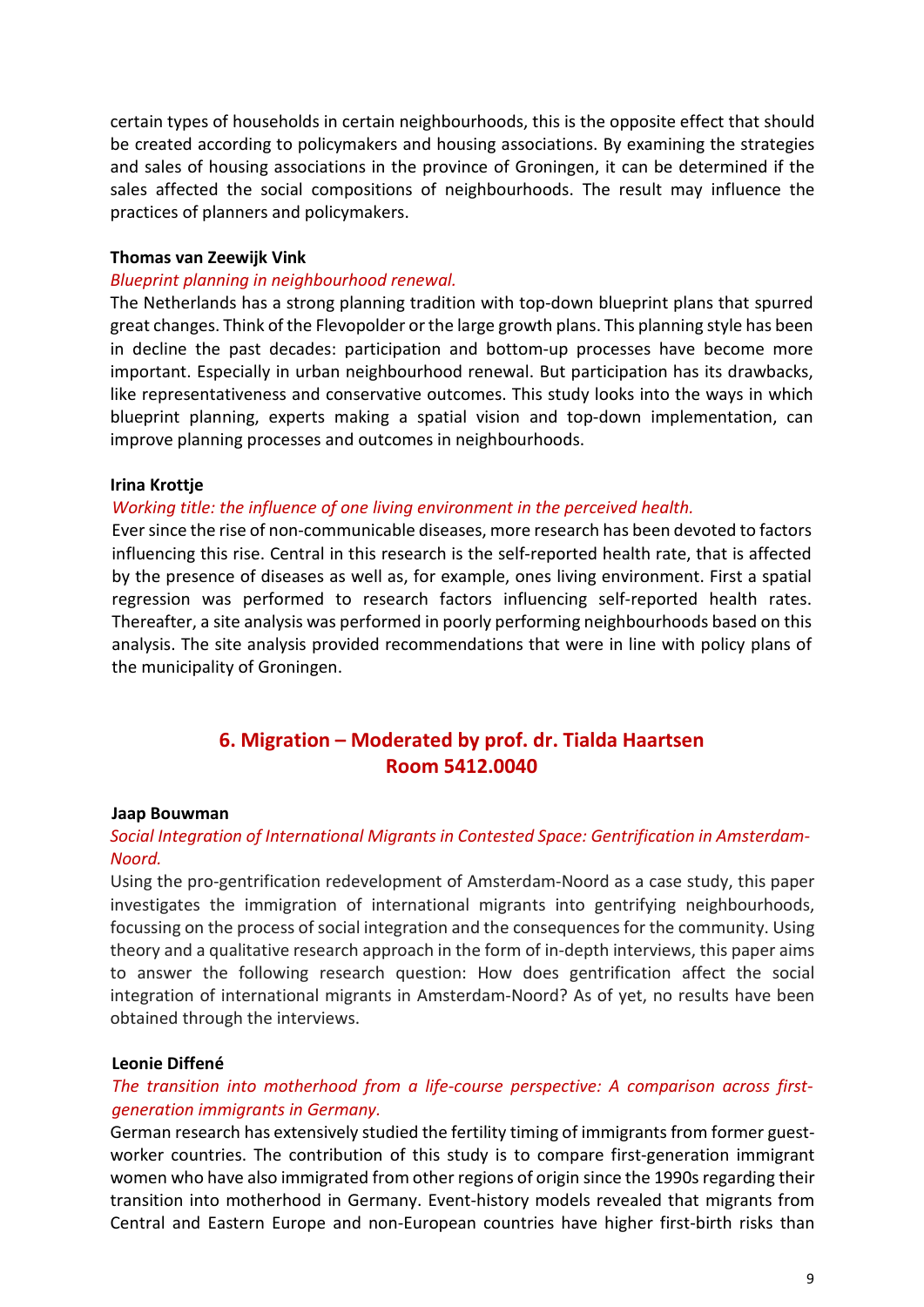Western European migrants. Mediation analyses suggested that their higher birth risks are due to lower levels of education and ages at migration.

#### **Martin Bieleman**

## *Immigration and the Geography of Discontent: The Role of Immigration in Far-right voting across EU-regions.*

The recently intensively studied geography of antisystem voting validated the relevance of both contextual and compositional effects. This study adds to this literature by considering immigration-related economic and socio-cultural concerns, which proposedly increase farright electoral support across EU regions. Using the 8<sup>th</sup> edition of ESS in a two-level multilevel logistic model the author reaffirms earlier findings of the far-right electoral literature: sociocultural compositional concerns are more important than economic concerns when it relates to individuals' far-right voting decisions.

#### **Youri Meerstra**

## *The Frisian brain drain: Return and out-migration in rural areas of Fryslân, and the role of place attachment.*

Rural areas in Fryslân are experiencing the out-migration of (highly ambitious/educated) youth towards cities, leading to a shrinking population and economic decline. However, what drives the youth to leave? And what would help to stimulate their return? This thesis aims to study the motivations of these youth by studying literature and interviewing youth, to answer the question: what would help in combating out-migration, what would stimulate return migration and what would the role of place attachment be?

## **7. Dynamics in the Energy Transition - Moderated by dr. Annet Kempenaar Room 5419.0008**

#### **Charlie Walker Clarke**

#### *Democratising the energy transition: A case study into the transformative power of renewable energy cooperatives in the United Kingdom.*

Renewable energy cooperatives aim to promote community-based, democratic practices in the energy sector as well as contribute to net zero carbon emission goals through the uptake of renewable energy projects. This research investigates the role energy cooperatives play in stimulating 'energy democracy' within communities as well as having a transitional impact on the energy sector as a whole. Building on the Multi-level perspective in transition theory, case studies in the UK will be used to better understand the roles energy cooperatives have within the energy transition.

#### **Christine Olsman**

#### *How a citizen initiative takes part in transforming how conflict is handled within the energy landscape.*

The aim of this study is to find out whether existing location theories are applicable to virtual land. The following research question was formulated for this purpose: "Which factors influence the value of digital land in the metaverse?" In order to answer the research question, a qualitative content analysis was carried out on the basis of tech media.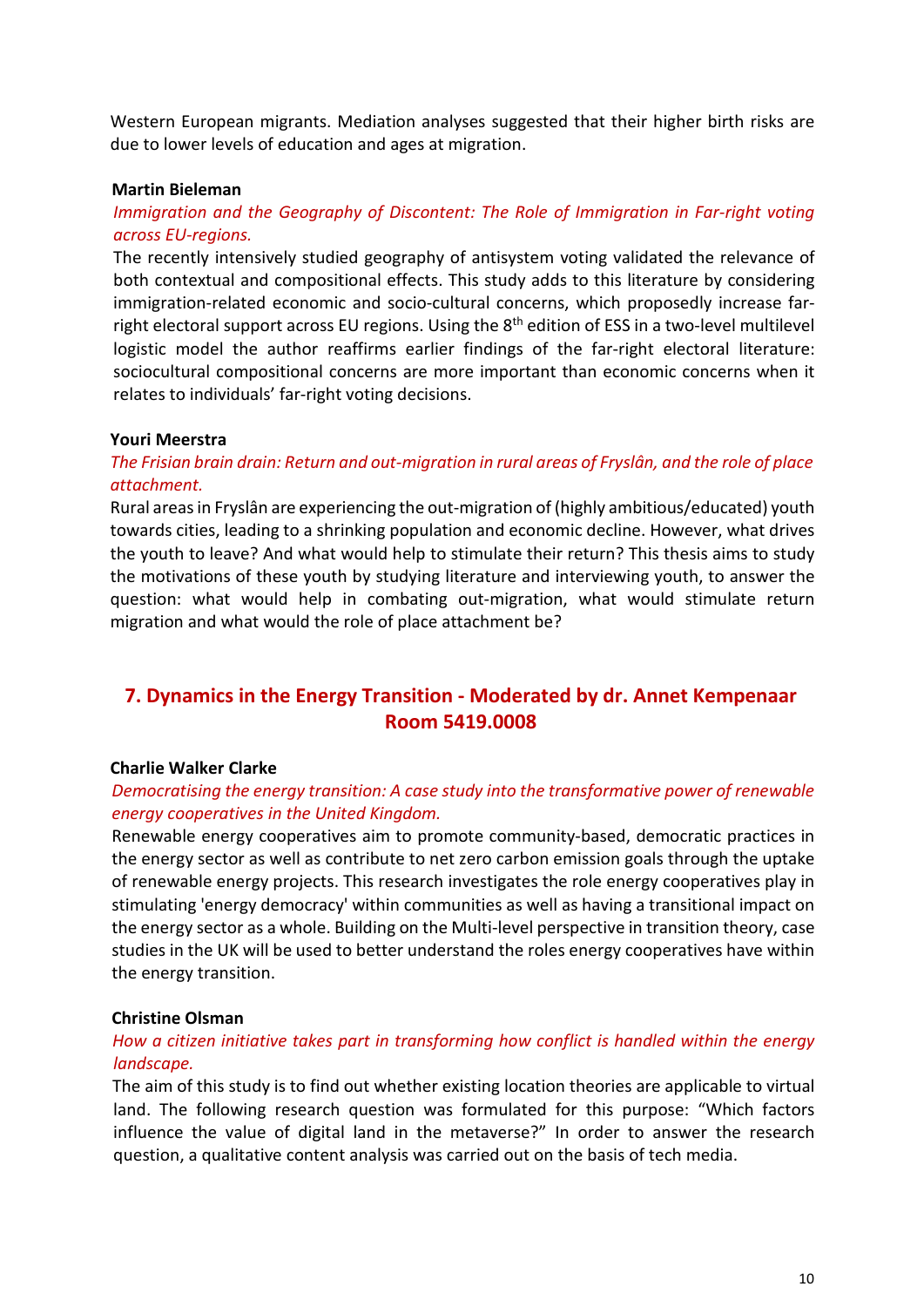#### **Sanne van Delden**

## *In our back yard! Citizen perspectives on local renewable energy developments in the Oosterpoort.*

There is often wide public support for sustainable energy developments, yet local projects do often run into opposition. In the past, this difference has been dismissed with the 'NIMBY' assumption. This study goes beyond this assumption and aims to provide insights into why people support or oppose local sustainable energy developments, by doing a case study of the Oosterpoort neighbourhood. Perspectives of citizens are uncovered with walk-along interviews of which the results are in progress.

#### **Ilse van Dijk**

#### *Fanoe: changing climate, changing culture?*

Climate change effects will affect us in many ways, they will also have consequences for our cultures and ways of life. However, there is very little know about these cultural consequences. My thesis research is centered around a case study of the Danish Wadden island Fanoe, in particular the experiences of its' residents and their expectations for the future of the community. By focusing on the spatial dimension of culture, it can be linked to climate change effects, concretizing two abstract topics, and facilitating a discussion of the cultural consequences of climate change and the future.

## **8. Sustainable Housing – Moderated by dr. Mark van Duijn Room 5419.0013**

#### **Friso van der Mark**

#### *The effect of the Dutch energy efficiency policy on office transaction values.*

The Dutch government transformed their climate ambitions into proposed targets to strive for a climate-neutral built environment in 2050. The first deadline is the upcoming obligatory deadline for offices to have at least an EPC C label. This study looks at the consequences the upcoming deadline has on the market dynamics by applying an OLS multiple regression analysis on office investment transactions, that took place between 2015 and Q1 2022. Currently, I am working on the empirical analysis. Nevertheless, I expect some interesting results.

#### **Danique van Beelen**

## *Valuable comfort and energy efficiency in housing: A quantitative analysis on the monetary and non-monetary valuation of energy efficient attributes in Dutch residential properties.*

More insights into the comparison of monetary and non-monetary valuation of energy efficiency in housing would help to verify whether energy efficient attributes induce a premium on the property price, caused by willingness to pay (WTP), and increased residential satisfaction, leading to sufficient WTP. This study compares how property prices and residential satisfaction were affected by energy efficient attributes. The findings suggests that WTP generated by residential satisfaction does not to induce the ability to charge premiums for energy efficient attributes.

#### **Mats Wouters**

#### *The association between energy labels and time on the housing market in Limburg, Belgium.*

In this thesis, research has been done, whether there is a linear relationship between energy labels of houses and how many days the houses are for sale. Energy labels are becoming more important every year and have their impact on the housing market. You could say that a house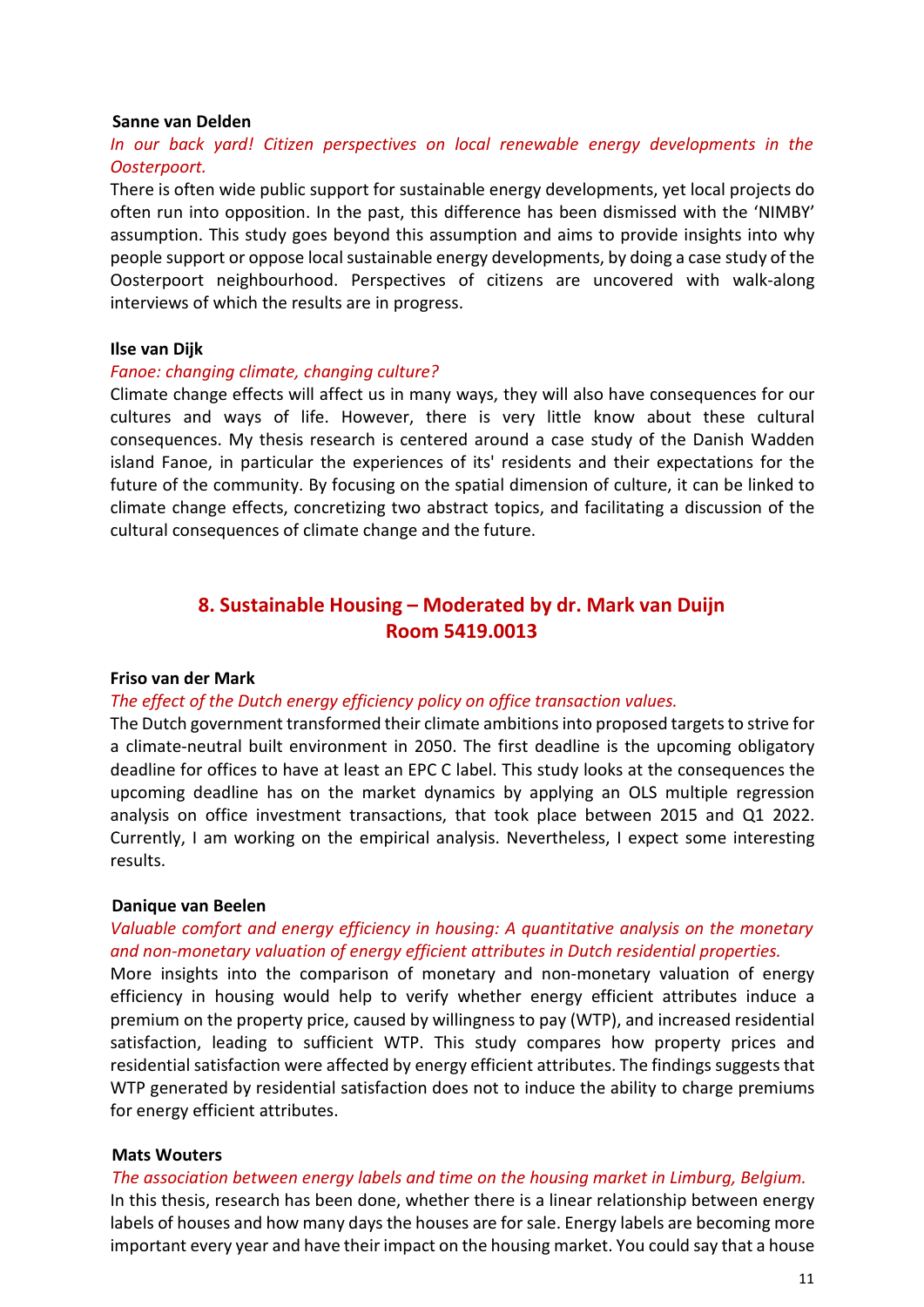with a good energy label would be sold faster than houses with a bad energy label. This is investigated in my thesis.

## **Demetrios Charalambides**

## *How are floating houses priced compared to nearby houses on land? Evidence from Portland, USA.*

This study examines price differences amongst comparable floating and nearby on-land housing in Portland, USA. Understanding if unsinkable floating houses are a viable residential alternative is interesting for the real estate industry, considering zoning constraints, the insufficient housing construction and the existing flood-risk in Portland. Employing a hedonic regression, we find that floating houses are associated with relatively lower sales prices on average, ceteris paribus. Future research may examine price differences between the two types in areas of greater housing consumption risk.

#### **Kaj Wentink**

## *The relationship between green certification and market rents for Dutch offices.*

What is the relationship between green certification and the market rent for Dutch office real estate assets? The main findings state that green certification results in a green rental premium of 14.9% compared to non-green certified office buildings. This increases to 17.2% for a core location and drops to 11.4% for a non-core location. Furthermore, no interaction effect between green certification and location can be observed. Lastly, the "Amsterdameffect" proved insignificant.

## **9. Housing & Property Values 1 – Moderated by prof. dr. Ed Nozeman Room 5419.0119**

## **David Altenburg**

## *The effects of major infrastructural developments on nearby house prices: Evidence from the Netherlands.*

This paper analyzes to what extent major infrastructural developments affect surrounding house prices by analyzing eight dual carriageway projects from the Netherlands using residential transaction data from 2004 to 2021 in two hedonic price models, separating the effect from dual carriageway onramps and dual carriageways itself before, during, and after construction. Findings indicate that onramps have positive effects on house prices, that dual carriageways itself have negative effects on house prices, and that differences between newly constructed and redeveloped dual carriageways exist.

#### **Jos Koster**

#### *Proximity to Water and Residential Property Values: Evidence from The Netherlands.*

This paper studies the effect of a properties distance to water on house prices. Living nearby water brings aesthetic, recreational and health benefits. Policy makers can use the results to maximize their residents' well-being through spatial planning. A Psuedo-repeat sales model, using over 180.000 Dutch property transactions, is used to study the effects of properties distances to water. The main results conclude that, on average, properties near water (>25m) are priced up to 2.44% higher than properties farther away (+400m).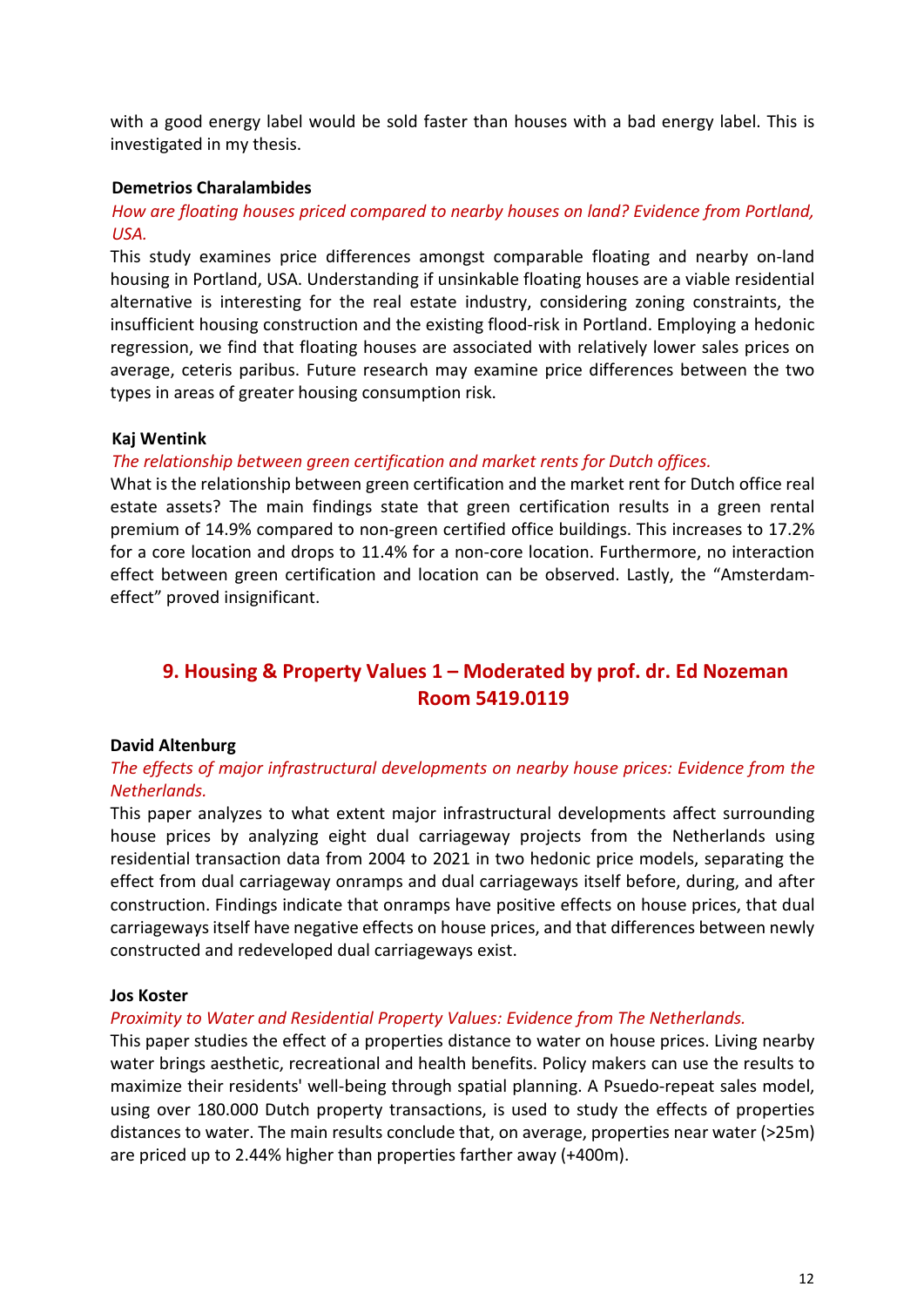#### **Philibert Weenink**

#### *Local spatio-temporal regression kriging for property price predictions.*

This thesis accounts for spatio-temporal- dependence and heterogeneity in property price valuations by considering a geostatistical approach. In contrast to other applications, the considered methodology relies on a joint covariance structure that is based upon a dual structure variogram. The proposed methodology is tested upon an extensive property transaction dataset in North Carolina. Empirical results suggest that the use of space-time geostatstics indeed improves prediction results over traditional hedonic models.

#### **Hendrik Willem Ophoff**

#### *The emergence of foreign investors in residential real estate market and house price level association.*

The Dutch RE market noticed an increase in FDIRE. On national scale the concern grows among the Dutch on the foreign investor and their effect on price levels. Previous research has highlighted differences in pricing between investors on a national scale for commercial real estate. To explore these issues for the residential market, this paper studies the relationship between house price levels and the nationality of the investor in the Dutch residential market in the Randstad. This study shows that on a municipal level foreign investors pay more at aqcuisition but dont sell at a premium.

#### **Lars Groenewold**

#### *The pressures of inner-city development.*

Many scholars have researched the differences between greenfield and brownfield development and compared centrist to decentralists convictions in urban planning. Most studies hereby agree upon the advantages of inner-city development based on social and economic arguments. Nonetheless, it appears that this theoretical agreement has not settled in practice, as cases of growing urban sprawl are increasing. A wide variety of determinants of inner-city development are identified using a survival analysis, and their time impact is measured.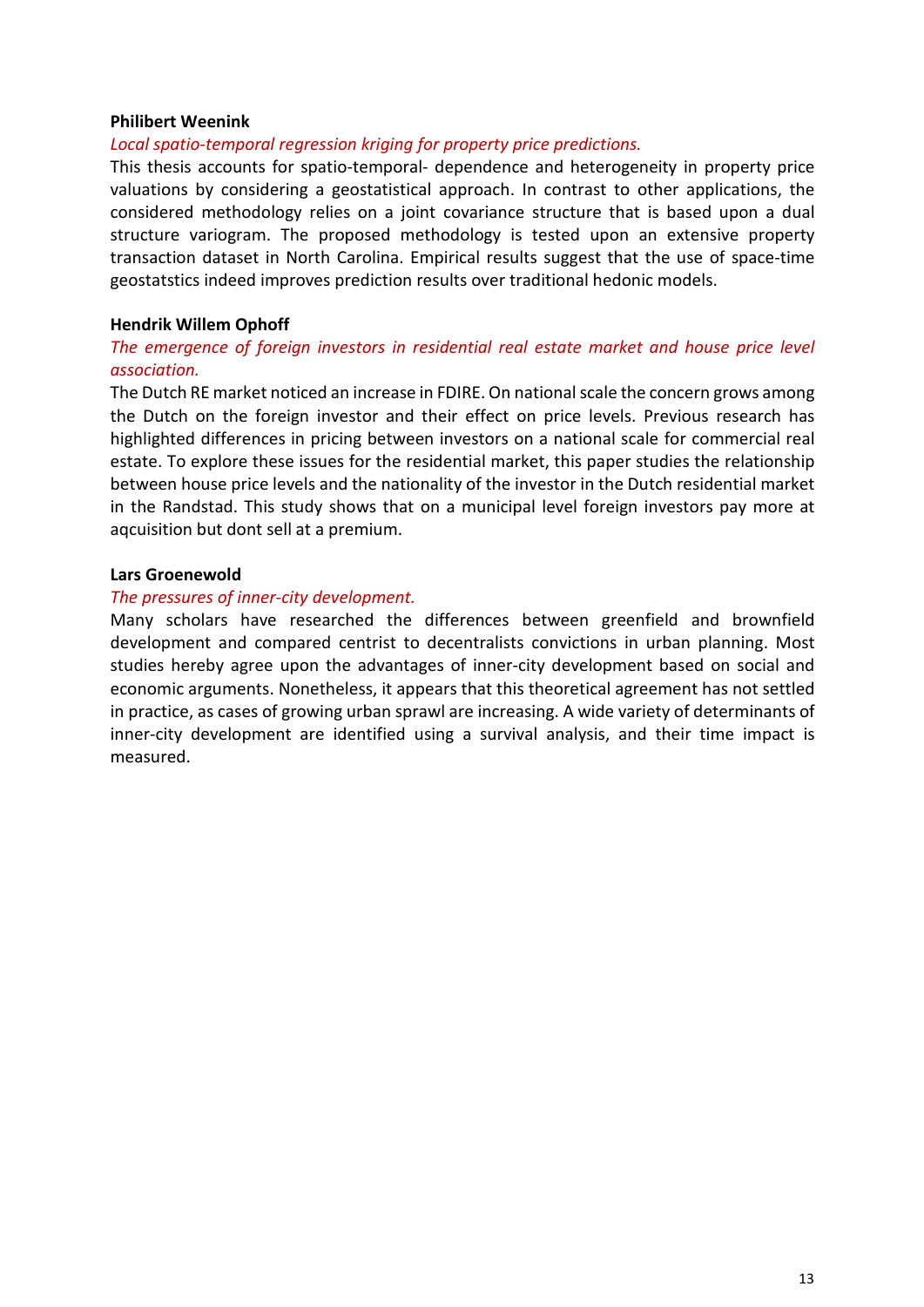## Thematic Presentation Sessions - round 2 15:15 – 16:30 hours

\_\_\_\_\_\_\_\_\_\_\_\_\_\_\_\_\_\_\_\_\_\_\_\_\_\_\_\_\_\_\_\_\_\_\_\_\_\_\_\_\_\_\_\_

## **10. After the Car – Moderated by Jorn van der Scheer (OV Bureau Groningen Drenthe) Room 5412.0025**

#### **Thijs Oost**

#### *How to make a car free neighbourhood work.*

When cars disappear from the streets in residential areas, there is more space for things like greenery, public transport, wider bicycle paths and better footpaths. Moreover, less car use also means fewer trips and more active mobility. Car-free neighbourhoods can contribute to more space for other uses and more active mobility with resulting health benefits. There are a number of factors that contribute to the success of car-free neighbourhoods, which are not only related to the design and the facilities of the neighbourhood itself, but also to the residents of the neighbourhood.

#### **Nikki Sweere**

#### *Improving the quality of stay: a transition towards a car-free city centre.*

This thesis aims to identify the factors that help challenge the existing regime of car dominant cities in the Netherlands. A conceptual framework that integrates the car-free city concept, transition theory and three dimensions 'people, planning and policy', will be used in a comparative case study of three Dutch cities. Hereby, the aim of this research is to both contribute to future policy and practises and theory in order to create more accessible and liveable cities.

#### **Jaimy Post**

#### *Cyclist and pedestrian perception in shared space.*

The thesis is about the perception of cyclists and pedestrians in shared space. It focusses on three locations in Groningen and two in Leeuwarden which reported to be either unpleasant to be in or perceived dangerous by the users. Using semi-structured interviews, cyclists and pedestrians were asked about characteristics of shared space and their contribution to perceived safety and satisfaction. This can help to understand what factors contribute to the reduced sense of safety and satisfaction in these areas. Although early results are already present, the full results are yet to be reported.

#### **Nigel Onwuachu**

#### *Travel via hub: an effect evaluation of the hub-concept in Groningen & Drenthe.*

Hubs are multimodal transportation nodes in Groningen & Drenthe. However, the familiarity of the concept is lacking and those in rural areas, for which the concept was introduced, have remained steadily low in patronage numbers of public transportation. Through mixed methodology a comparison will be drawn of the perceived accessibility of hubs between those who do regularly travel by bus and those who never do. The results will provide an understanding on what prevents those in rural areas of travelling by bus.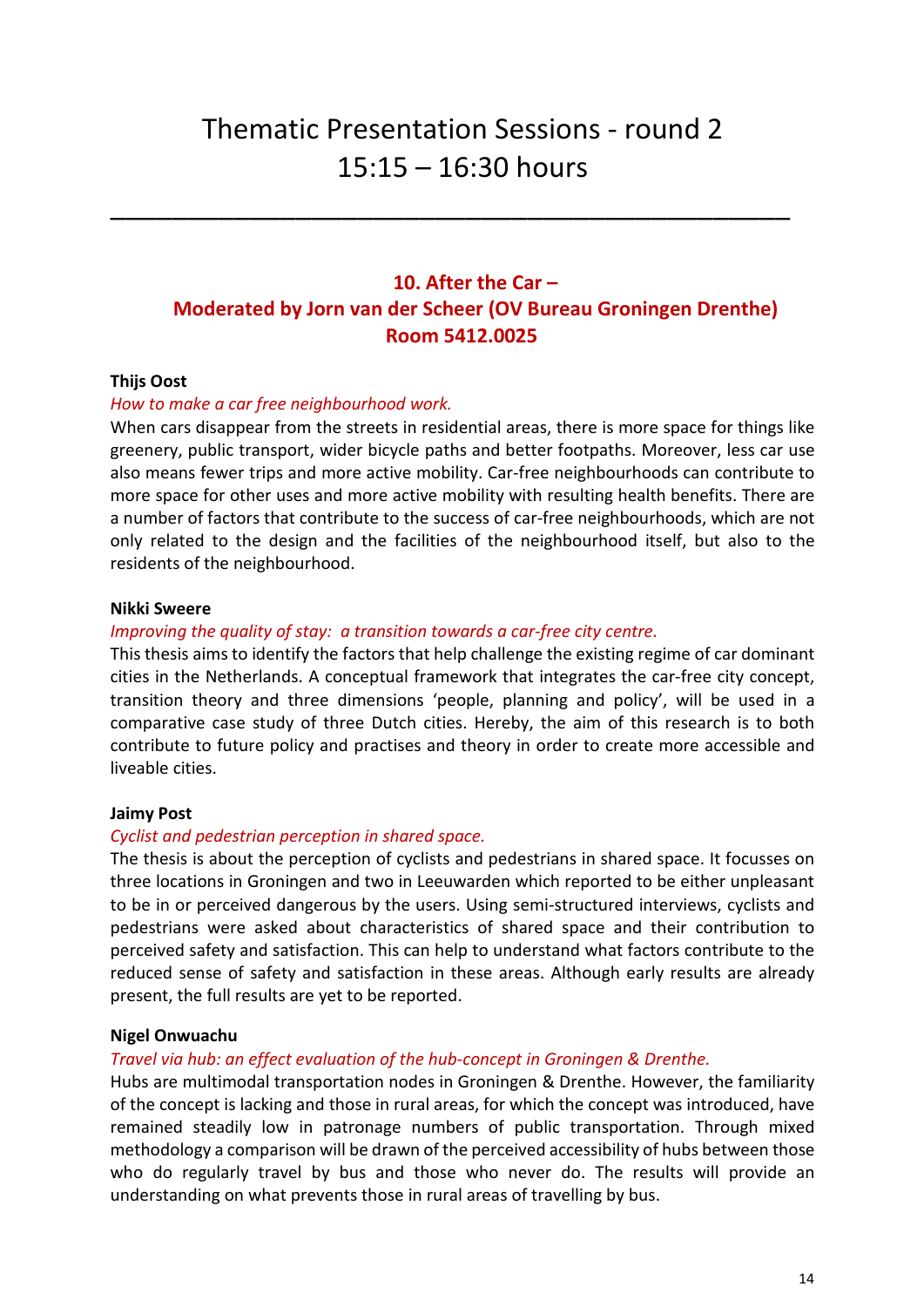## **11. On the Move - Moderated by Tibor Rongen Room 5412.0028**

#### **Linus Piesch**

#### *Self-reported accessibility and acceptable travel times in the Netherlands.*

Recent research in transport geography suggests the existence of acceptable travel times as time tolerance thresholds that determine whether a person travels or not. By using latest selfreported survey data from the Netherlands, the aim of this thesis is to identify the variations in acceptable travel times across the following dimensions: purpose of trip, socioeconomic characteristics and spatial factors. The results could help to better target vulnerable groups and areas in accessibility-based planning and eventually foster social inclusion.

#### **Laura Fransen**

#### *The promise of cycling to reduce car mobility in the Netherlands.*

This research aims to understand the relationship between car mobility and cycling in the Netherlands. Moreover, it will investigate how the promotion of cycling can contribute to the reduction of car mobility, and how this can be fostered to ensure long-term results. Therefore, the main research question is: How can the increase in cycling's modal split contribute to the transition from car? The data is collected through statistical data, policy and document review, and interviews. The preliminary results illustrate that the reduction of car mobility using cycling is mostly possible in urban regions where activities are at max. 8 km. It is also expected that the contribution of cycling's modal split, not by itself, but with the combination of public transport and spatial design, will contribute to this reduction. Lastly, a combination of bicycle stimulation and car reduction promotional activities will enable this transition towards more sustainable mobility.

#### **Milan Noordveld**

#### *Shaping a sustainable shift; how planners and policymakers could influence the adoption and further integration of electric vehicles into cities.*

Amidst growing concerns about emissions and fuel prices, electric vehicles (EVs) are highly relevant today. Adoption and further integration of EVs can be influenced by urban planners and policy makers. Numerous authors have explored what this influence could entail, but a clear overview of policy measures and approaches has not been created yet. Through a systematic literature review, this study aimed to fill that gap. The result is a model of policy recommendations, ranging from steps related to charging infrastructure investment, to the promotion of social acceptance and embedding of EVs.

## **12. Generations YZ - Moderated by dr. Leonieke Bolderman Room 5412.0031**

#### **Tom Hermes**

#### *Factors influencing the Choice of Transport Mode among Students: a Case Study of students in the city of Groningen.*

This research looks at how students in Groningen travel to their university and focuses in particular on the mode of transport choice. This study examines the attitudinal factors, the built environment, and travel factors such as travel time and travel costs. The results can be used by the municipality to make travelling to the university safer and more pleasant for everyone by improving the built environment. The study also looks at the difference between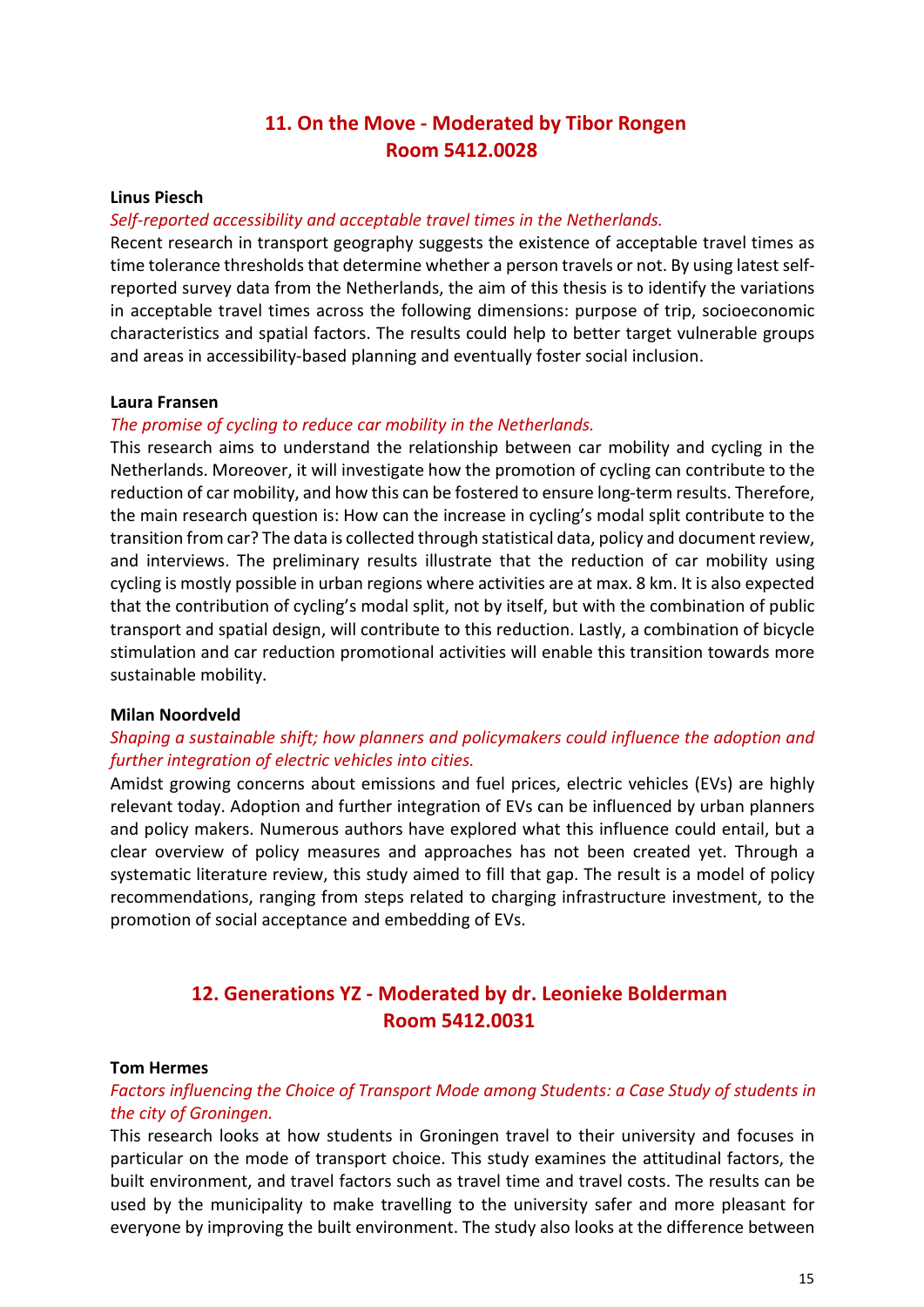Dutch and international students. The results might lead to a necessary intervention to improve the life of international students

#### **Chang You**

*How do international students perceive the connection between sense of place and loneliness?* Loneliness is a big issue among international students. As both immigrants and students, they have to build local connections from the ground up. Loneliness as a result of lacking social interaction is suggested to be connected with sense of place, while sense of place is also affected by loneliness. This research explores the relationship between these two concepts through in-depth interviews among international students studying in Groningen with an aim to establish common themes and concepts between students and their experience of loneliness in relation to sense of place.

#### **Jonas Kemmerling**

#### *Young Adults' Housing Tenure Choices after Leaving the Parental Home.*

I study the housing careers of young adults after leaving their parental home. Using data from the GSOEP, I follow home-leavers through their housing decisions and examine how these are influenced by individual, background, and contextual determinants. Investigating their pathways through four typologies of housing that are characterised by differentials in costs and permanence (renting, owning, sub-letting, or living in a dormitory) gives insights into the housing needs and preferences during early adulthood and how these are met by the housing markets in urban and rural areas.

## **13. Spatial Inequalities - Moderated by Jesse Wermelink (Twynstra Gudde) Room 5412.0035**

#### **Bas Koopman**

#### *Developments and geographical inequalities in life expectancy in US states between 1999 to 2020.*

Life expectancy in the United States is stalling and even decreasing in the period 2014- to 2017. In the period 1999 to 2020 disparities in US mortality rates were increasing. However, not all states have the same developments in life expectancy. In the southeast and up northwards are relatively low values of life expectancy and in the north-central region and southwest relatively high values of life expectancy. This thesis aims to describe how US life expectancy has developed and which age groups and deaths causes contributed the most to developments in life expectancy. The developments in life expectancy are analyzed by using age- and cause-specific decomposition models.

#### **Eleonore Witschaß**

#### *Everybody welcome? How popularity limits the access to public parks.*

Urban Environmental Injustice appears in public park as a reflection of societal issues, limiting the accessibility of green spaces for different social groups. Factors of park design, functionalities, and discourse impact the narrative and use of the park. Using a Feminist Political Ecology lens, my thesis seeks to unwrap the underlying structures in the contrasting cases of the Clamart-Park and the Kurpark in Lüneburg (GER) from a past and current perspective. Finally, it proposes an alternative to rethink parks as more inclusive meeting places based on ideas of communing.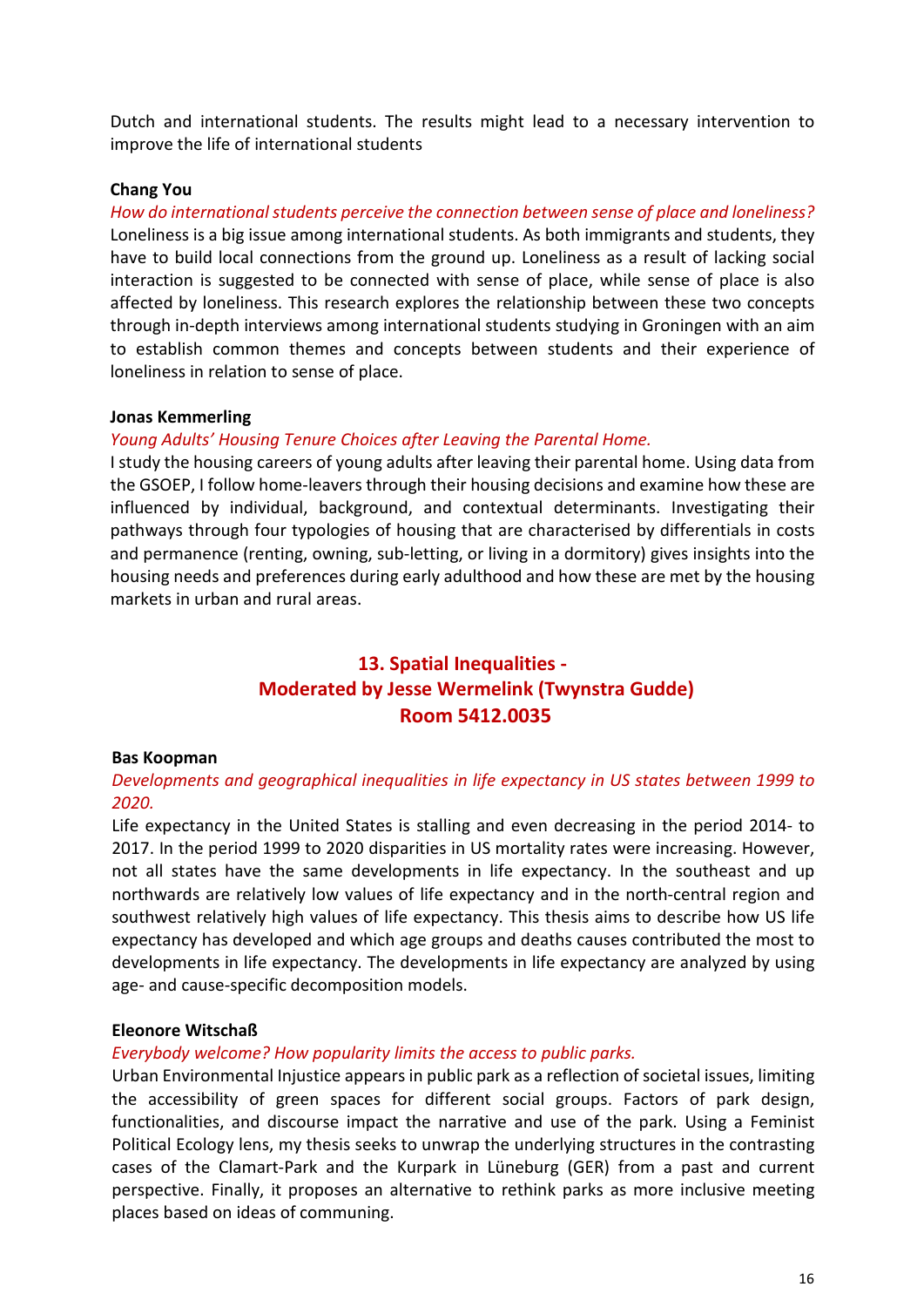#### **Genghao Zhang**

## *Geographical Proximity and Knowledge Diffusion: Evidence from Collaborative Innovation of AI Patents in Europe.*

This research examines how co-knowledge regarding AI techonology development (AI TD) and applications (AI TA) is diffused between and within NUTS 2 regions during 1982-2020. We sorted and analysed 16,379 Artificial intelligence (AI) patents from the REGPAT database (202202). Performing Zero-inflated Negative Binomial Regressions, results find that coknowledge regarding AI TD align with the hierarchical diffusion pattern, while that of AI TA indicates hierarchical and contagious patterns.

#### **Mi Hyun Seong**

## *An investigation of regional 'lock-ins' with an old industry and regional economic sustainability: Spatial analyses with GIS and econometrics in Geoje-Do, South Korea.*

This research investigates regional economic sustainability in a location where its economy is 'locked-in' with an old industry. Under the path dependence theory in evolutionary economic geography, the regional lock-in effects of shipbuilding industry are investigated in smaller spatial units in Geoje, South Korea. Using spatial analyses with GIS and econometrics, the statistically significant relationships are found between the industry and two key variables in each administrative division; diversifying economic structures is suggested for future policy attention.

## **14. Neighbourhoods / Local Planning Moderated by dr. Christian Lamker / Rama Putra Room 5412.0039**

#### **Benolia Adjei-Cudjoe**

#### *Beyond the Science: The role of Indigenous Planning in Ghana.*

The result of this study indicated that Indigenous planning is highly valued and, based on actual facts, has proven to be effective and should be integrated into the planning system of the country.

#### **Gijs Wesselo**

#### *Rekindling momentum. How rejected major infrastructure projects regain political attention.*

A policy window involves the alignment of thoughts on problems and their logical solutions. To achieve this, policy entrepreneurs apply methods of persuasive storytelling. This research analyses the triggering moments which contribute to the revival of major infrastructure projects. A case study on the lobbying process behind the Dutch railway project the "Lelylijn" aims to unravel these triggering moments through examining documentary data from Dutch national politics and media sources. The strategic framing of external developments appears a dominant source of triggering moments.

#### **Martijn Ras**

#### *Holwerd and its values: the incorporation of heritage values of cultural landscapes in bottomup spatial developments.*

Bottom-up spatial developments are often praised for the incorporation of the values of the people instead of implementing the vision of the expert in a top-down fashion. However, the incorporation of heritage values in the development of cultural landscapes is also a matter of choice and consequently, power. This research looks at the case of Holwerd aan Zee. Through interviewing experts and a questionnaire among residents, different heritage narratives are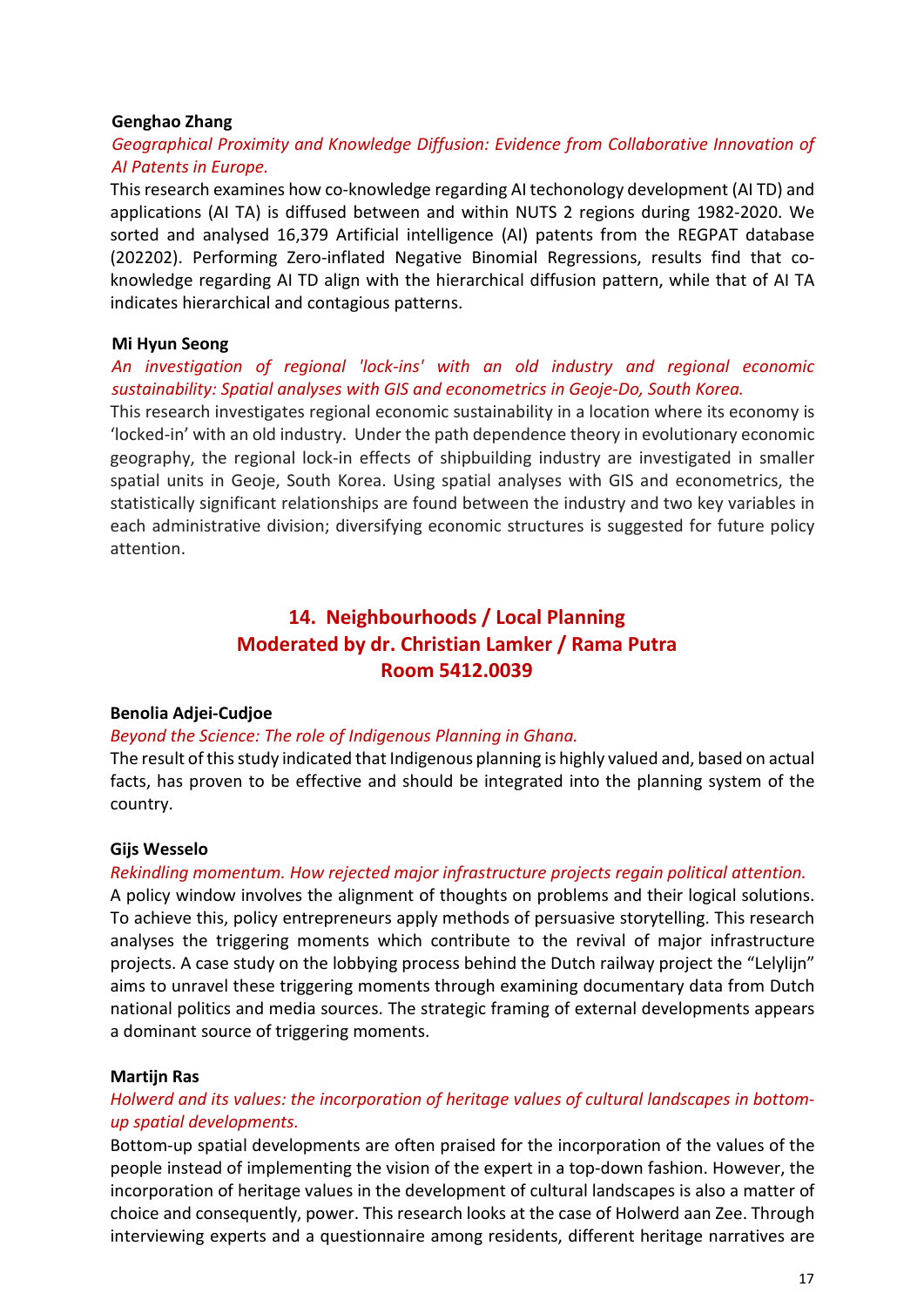investigated. Furthermore, the aim is to gain insight in how possible dissonance between the different perspectives is dealt with.

#### **Jasmijn Tiemersma**

#### *Beyond direct availability: characteristics of housing vacancy chains explored.*

The housing crisis in the Netherlands asks for action. This research aims to gain insight in the Dutch housing market and especially into the indirect effects that are subsequently released after a family's move towards a direct available house. After all, their move enables other families indirect to move as well. Using register data, this research investigates how housing vacancy chains function at the market by analyzing its characteristics, such as the length of chains. The results can be used in decisions in what to build in the upcoming years to deal with the housing crisis.

## **15. Tourism - Moderated by dr. Peter Groote Room 5412.0040**

#### **Mark Pasma**

#### *Coping with overtourism: case studies across Europe.*

In 2017, a wave of anti-tourism protests addressed that policymakers need to take action. However, the COVID-19 pandemic showed the economic importance of the tourism industry. Currently, some destinations decided to act accordingly, or failed to do so. My Thesis addresses case studies across Europe that treat overtourism differently. The impact of tourism within these case studies are analysed using the TALC model and Doxey's Irritation Index. Whereas some destinations still want to increase the number of tourists, others put strict regulations on the number of tourist arrivals.

#### **Alizé Kock**

#### *Community-based tourism on Bonaire: Is it a realistic possibility?*

In this thesis, the enabling and constraining factors for community-based tourism (CBT) on Bonaire, highly dependent on tourism, are explored. Through CBT, an inherently bottom-up approach, incomes from tourism remain on the island as an investment in its people and the island. Whether there is an interest in CBT by Bonairians and those involved in the tourism sector will be examined, as well as what would be needed to implement CBT and what could threaten its implementation. This will be done through reviews of CBT in other places and conversations with relevant Bonairian stakeholders.

#### **Yuxuan Zhu**

#### *Tourism, Heritage and Identity: A Study of Ethnic Minority Settlements in China.*

China is a multi-ethnic country with 56 ethnic groups, providing diverse opportunities to travel to traditional ethnic minority settlements. Due to the tourism development, the historical environments of these destinations have been or are being changed. These environmental changes might harm local heritages and result in the loss of place identity for indigenous people. Through online semi-structured interviews, this study explores how indigenous people perceive the place identity in their settlements and how their perceptions change according to the built environment changes.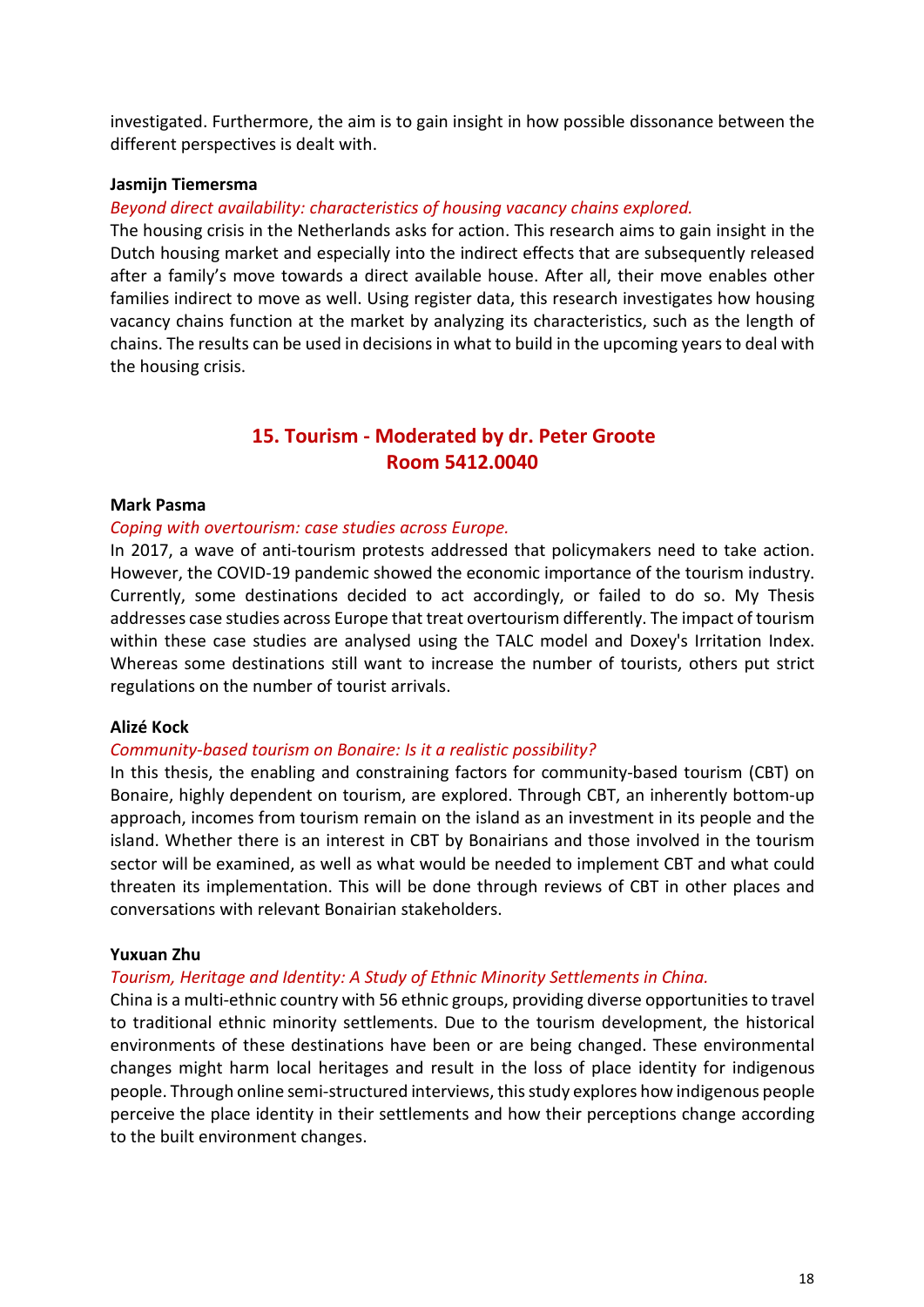#### **Spyridon Melissourgos**

## *Assessing the effect of proximity to tourist attraction sites on Airbnb listings' nightly rates: Evidence from Athens, Greece.*

Motivated by the significant contribution of tourism activity and Airbnb expansion to the Greek economy, this study examines the impact of proximity to tourist attractions on Airbnb nightly rates in Athens. Established works find that location, host & property characteristics, services, and ratings influence nightly rates. Employing hedonic models, we find that nightly rates increase as listings' distance to attractions decreases. This effect is meaningful for Airbnb owners' and investors' decisions, as well as for the government. Future research may consider seasonal differences.

## **16. Benefiting of the Energy Transitions? - Moderated by dr. Ethemcan Turhan Room 5419.0008**

#### **Bas Donkers**

#### *Energy poverty in the Netherlands: policy instruments for municipalities .*

Households who are struggling to pay their energy bills and/or live in energy inefficient housing are at risk of becoming energy poor. Dutch government has set goals to tackle energy poverty to protect vulnerable groups. The aim of this research is to identify which policy instruments are available to Dutch municipalities to address energy poverty, how they are currently used en how their effectiveness is perceived and assessed by the municipalities. Interviews were conducted with aldermen and policy makers to gain insight in local policy choices that aim to address this current challenge.

#### **Anton Korpela**

#### *Finland's push for energy independence through geothermal energy and heat pumps: The impact of public perception and shifting energy demands.*

The changing geopolitical climate in Finland following the recent invasion of Ukraine and Finland's application to NATO has implications on Finland's energy independence and energy sovereignty due to historical dependence on Russian gas and oil. Geothermal energy can be used as a potential renewable source to contribute to Finland's energy transition. The main question is "How does the current public perception of geothermal energy in Finland influence its demand and growth as a renewable energy source from the perspectives of stakeholders in the energy industry?".

#### **Daan Schipper**

#### *The capitalization of energy labels in the Netherlands: A comparison between housing types.*

The extent to which energy labels are capitalized into housing value (in the form of WOZ-value) is analyzed, and differences in capitalization between housing types are examined. It is concluded that residences with energy label E or lower are assessed at a WOZ-value of approximately -4.1% to -5.5% lower than residences with an A energy label. Flats and apartments are the only housing type for which the results show interaction effects between housing type and energy label. The results could indicate that flats and apartments are more vulnerable to energy poverty, but more research is need.

#### **Jort de Vries**

#### *Where the wind blows: knowledge uptake in Dutch offshore wind policy.*

With increasing international renewable energy goals and a desire to reduce dependency of fossile fuels from unstable areas, NL increasingly plans its renewable energy production on the North Sea. However, limited understanding of the physical North Sea system, and the results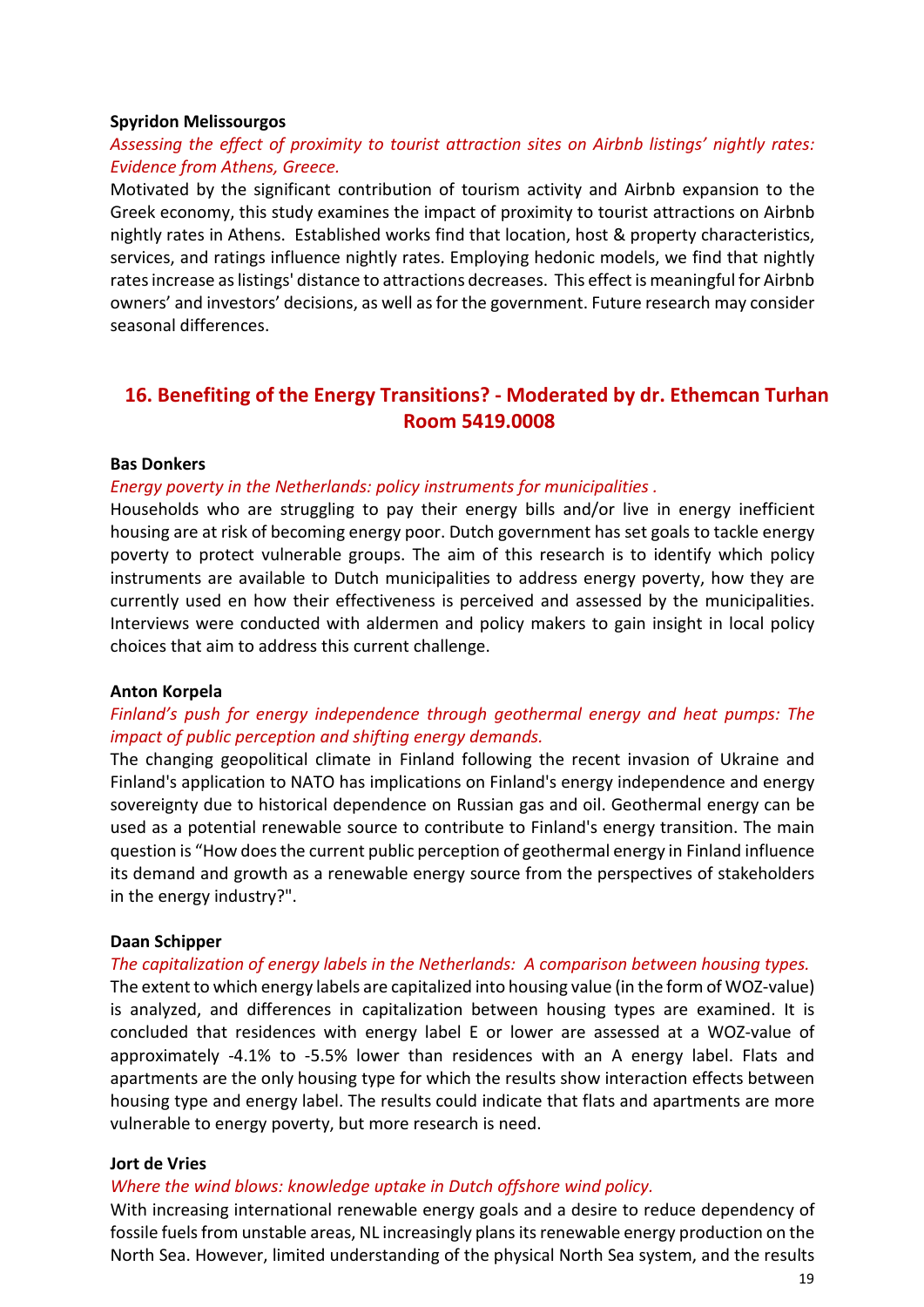of this massive intervention means that the rapid outrol of Offshore Wind Farms is often suboptimally informed. Knowledge is therefore lacking, and very dynamic since many researchers aim to fill the gap. The uptake of this constant stream of knowledge in to marines spatial planning policy is limitedly studied.

## **17. Property Markets - Moderated by dr. Mark van Duijn Room 5419.0013**

#### **Mohammad Hassan Taheri Motlagh**

#### *The impact of the COVID-19 pandemic on hotel transaction prices in key European cities.*

This study investigates the impact of the COVID on hotel transaction prices in major cities in Europe. The article also studies this effect based on specific city, or specific city level in terms of annual number of tourists. Finally, the study detects whether there is any heterogeneity in hotel values between branded and independent hotels. During the COVID decreases the prices by 6.8% including city level variables, and by 0.5% including city variables. Finally, both models including city level, and city variables do not differ significantly between branded and independent hotels.

#### **Geoffrey Penders**

#### *The willingness of investors to pay for offices within a Dutch owners association (VvE).*

The purpose of this research is to determine how an owners association affect the investment value of office real estate in the Netherlands. The hedonic pricing method was applied to 283 office transactions. According to the findings of this study, investors pay 11.84% less for offices within an owners association when compared to single-owned office buildings. Furthermore, the hedonic regression analysis found that foreign investors are less willing to pay for offices within an owners association than domestic investors.

#### **Nynke Hoomans**

#### *The relationship between the attractiveness of retail areas and their performance.*

It is important to understand the impact of changing retail circumstances on the performance of shopping centers. According to Reilly's law of retail gravitation, attractiveness is determined by only size and distance of the shopping center. To investigate this, the relationship between attractiveness indicators of a shopping center and their performance is examined. The results show that size and distance explain 41 percent of footfall, indicating that Reilly's law does not hold for this sample. Location related variables add a significant amount to explanatory power.

#### **Malou van de Klok**

#### *The preferred division of concentration and communication locations at the work floor: users' perspective.*

Finding the balance between communication and concentration on the work floor is a complex problem. This study is a quantitative study where a survey is conducted among the employees of a commercial real estate organization. First an index of the communication and concentration locations is created, together with linear regression to search for the relationship between the employee characteristics and the preferred workplace locations. It turned out that the division of concentration locations was more prominent. However, the linear regression results turned out not to be significant.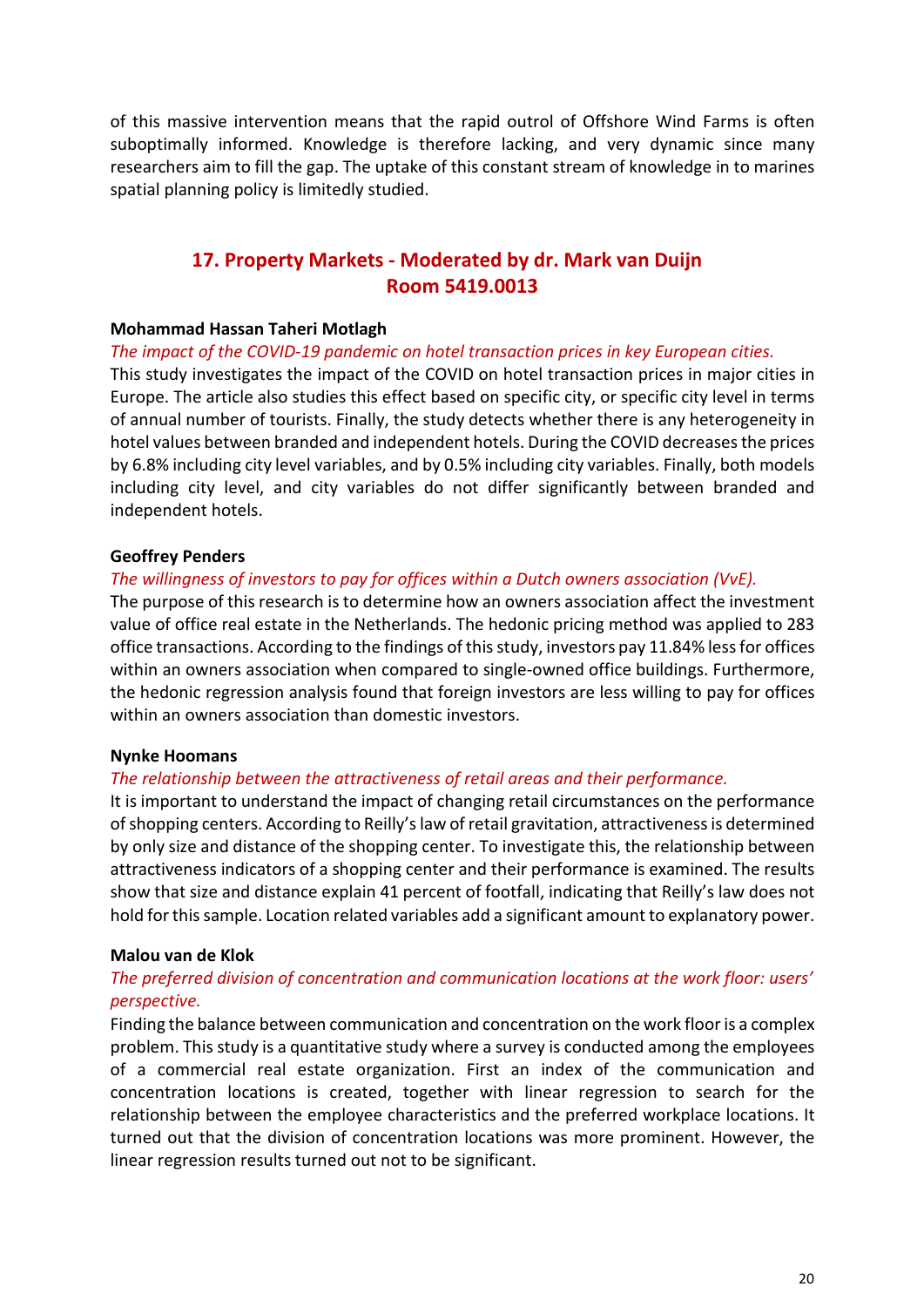#### **David Valens**

#### *The impact of COVID-19 on European commercial real estate.*

My thesis empirically analyzes the geographical exposure of real estate portfolios to Covid-19, by examining the effect on abnormal returns. Sector differences and the role of government non-pharmaceutical interventions (NPIs) are also explored. The main result finds that higher asset exposure decreases abnormal returns. Hotel and retail assets are most negatively impacted, whereas industrial and healthcare assets are positively impacted. NPIs ameliorate the negative effect. The analysis gives insight into the risks posed by pandemics and highlights the positive role of government policy.

## **18. Housing & Property Values 2 - Moderated by prof. dr. Ed Nozeman Room 5419.0119**

#### **Pieter Reitsma**

#### *Buy up protection in Rotterdam: stimulating first-time-buyers or bullying investors?*

The buy up protection is a recent phenomenon in the Netherlands. This regulation gives municipalities the power to prohibit buy-to-let practices. It is a drastic limitation on property rights which should provide first-time buyers and young households a higher chance to buy homes instead of buy-to-let investors. Rotterdam is the first municipality to introduce the buy up regulation in selected neighbourhoods. This study researches the effects of the new policy on home prices and the trading volume of homes in Rotterdam using a difference in difference model.

#### **Martine Verwijs**

## *The relationship between vacant retail premises and transformations: Retail areas in a downward spiral.*

The research question of this thesis is what the impact is of retail transformations on the likelihood of vacant retail premises in the Netherlands. The high rise of e-commerce is one of the most important factors for influencing retail vacancy. The outcomes showed that the odds of a store becoming vacant slightly increases as the number of realized transformations in a neighbourhood increases. It is also found that the effect of realized transformations on retail vacancy is negative in high urbanity level areas and positive in not urban areas.

#### **Shawn Kuijpers**

#### *The (in)equality of housing affordability within the Netherlands.*

This paper examines the relevance of the consumption-adjusted housing affordability approach to unravel potential growing inequalities for underprivileged households within the Netherlands, using WoON data of 2009-2018. Findings suggest an overall decrease in housing affordability burdens for the sample over the years, as housing prices declined in the period after the GFC. However, simultaneously results indicate a rising inequality between least and most affordability burdened sample groups. Therefore, the consumption-adjusted approach is potentially useful for policy on regional levels.

#### **Sven Bouwmeester**

## *How to understand the relationship between tenant satisfaction and financial performance of Dutch Real estate.*

This study investigates whether tenant satisfaction improves investment returns. After studying 110 cases, it appears that the coefficient for tenant satisfaction is insignificant. However, we do conclude, based on a paired sample T-test, that dissatisfied tenants leave earlier than other tenants.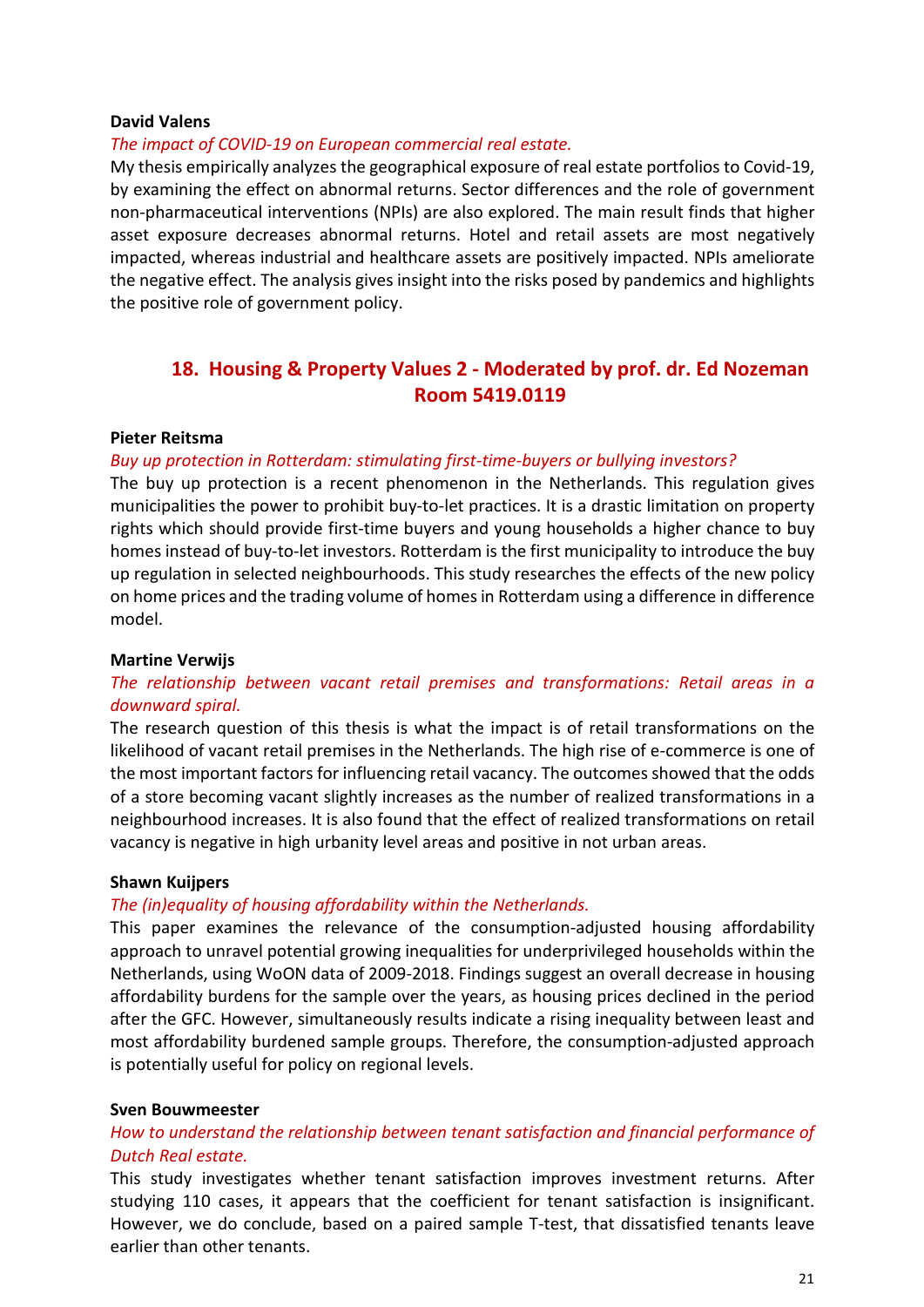#### **Bram Treffers**

#### *Real estate investments in the Dutch healthcare sector.*

The healthcare sector in the Netherlands is facing a large investment challenge in the coming years. Up to € 6 billion of investments per year will be necessary, while many do not have the financial opportunities to make these investments. The income of these healthcare firms is dependent on four healthcare laws in the Netherlands, each with a different tariffs and budgets that are passed through to the healthcare providers. In this research we analyze the effect of the different healthcare laws on the amount of investments that healthcare firms can make.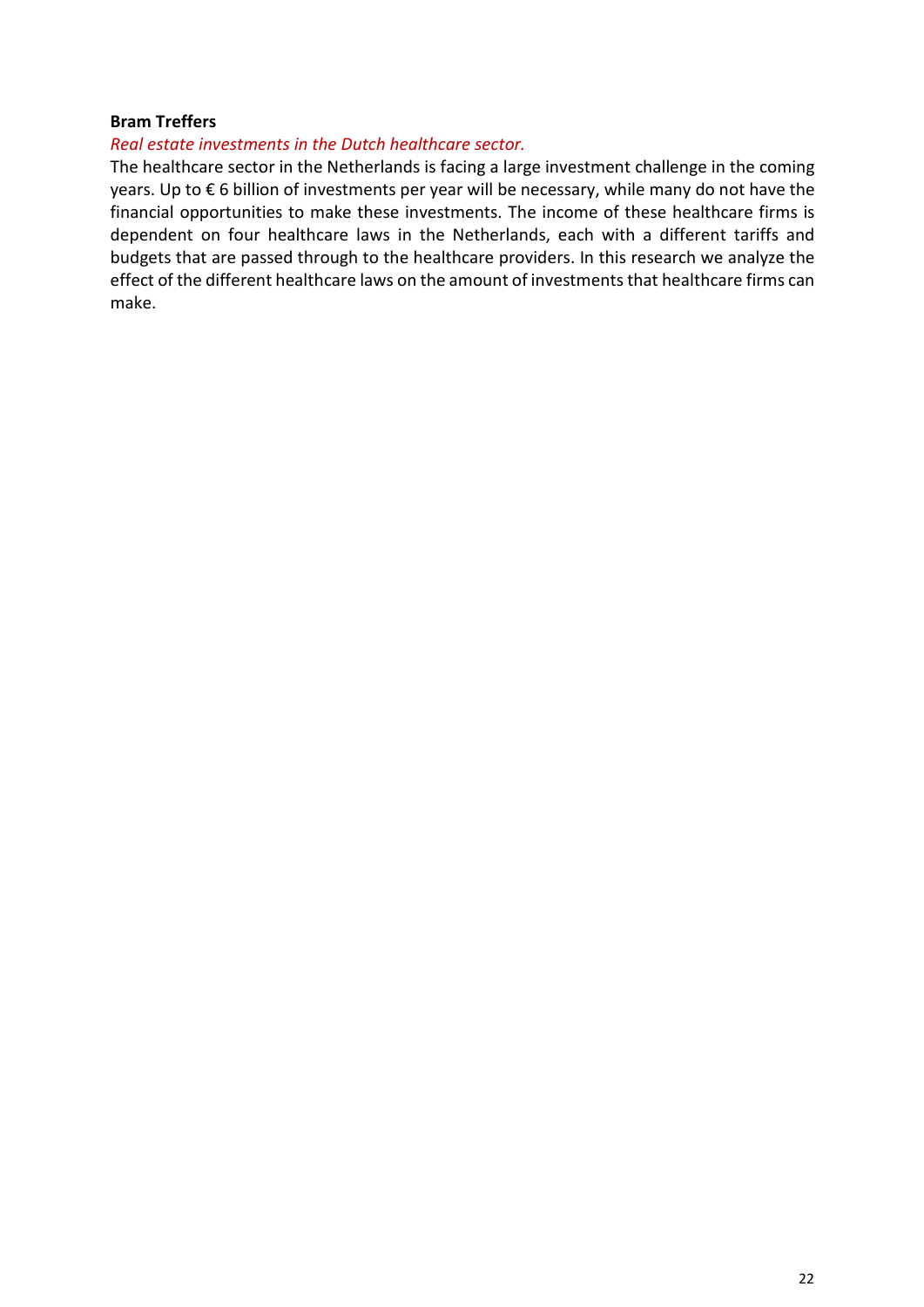\_\_\_\_\_\_\_\_\_\_\_\_\_\_\_\_\_\_\_\_\_\_\_\_\_\_\_\_\_\_\_\_\_\_\_\_\_\_\_\_\_\_\_\_\_

#### **Afwan Prianggoro**

#### *Examining the role of Land Bank Institution in Indonesia's Spatial Planning Practice.*

A new institution established by Indonesia's government called the "Land Bank" aims to solve land and spatial planning issues. In fact, land and spatial planning are under the authority of the National Land Agency. As a new institution, land bank would likely exacerbate the complexity of spatial planning practice. the big question is, does Indonesia really need a land bank. This study aims to identify the background of establishing a land bank. Then, to explain the operationalization of a land bank in Indonesia. After that, to explore the land bank's role in Indonesia's spatial practice.

#### **Allison Hoeft**

#### *Resolving Conflicts between Fish Farmers and Otters (Lutra lutra) in Lower Saxon.*

As the Eurasian otter (Lutra lutra) population spreads across the German state of Lower Saxony, conflicts between inland fisheries and otters have become increasingly common due to the damage otters inflict on fish stocks. Therefore, this research presents an interdisciplinary approach to wildlife management to balance social, economic, and ecological dimensions in an effort to mitigate future conflicts. Ergo, a joint response between the government, conservationists, and inland fisheries is necessary to protect both otters and the livelihoods of inland fishermen.

#### **Anna Harbers**

## *Linking health inequalities of outcomes and opportunities: The association between socioeconomic status, Health-Related Quality of Life and Health care utilisation of Q fever patients with long-term health symptoms.*

More than ten years after the Dutch Q-fever epidemic (2007-2010), approximately twenty per cent of Q-fever patients still experience health symptoms. Understanding the health-related quality of life (HRQoL) of socioeconomic (SES) groups provides insight into health inequalities following Q-fever. This study assessed the association between SES and HRQoL via health care use. Although the results did not show that health care use mediated the association between SES and HRQoL, the results indicated that Q-fever patients with high SES had a higher HRQoL than patients with lower SES.

#### **Anton Grol**

#### *The Societal Impact of Energy Poverty.*

More than 550.000 households are experiencing energy poverty in The Netherlands and with rising energy prices it is probably even more. These people often cannot afford or have no access to an adequate level of thermal comfort within their homes. Energy poverty can lead to problems such as: social exclusion, (mental) health problems and unemployment. To gain more insight in the societal impact of energy poverty, I researched how the different problems caused by energy poverty are relating to each other and what the consequences are for the society as a whole. Here, I focused on the municipality of Groningen.

#### **Charissa Andringa**

#### *Property of the future – A research into factors influencing the value of virtual land.*

Imagine a virtual world where people live, work, shop, and interact with others - all from the comfort of their couch in the physical world. Such virtual worlds are referred to as the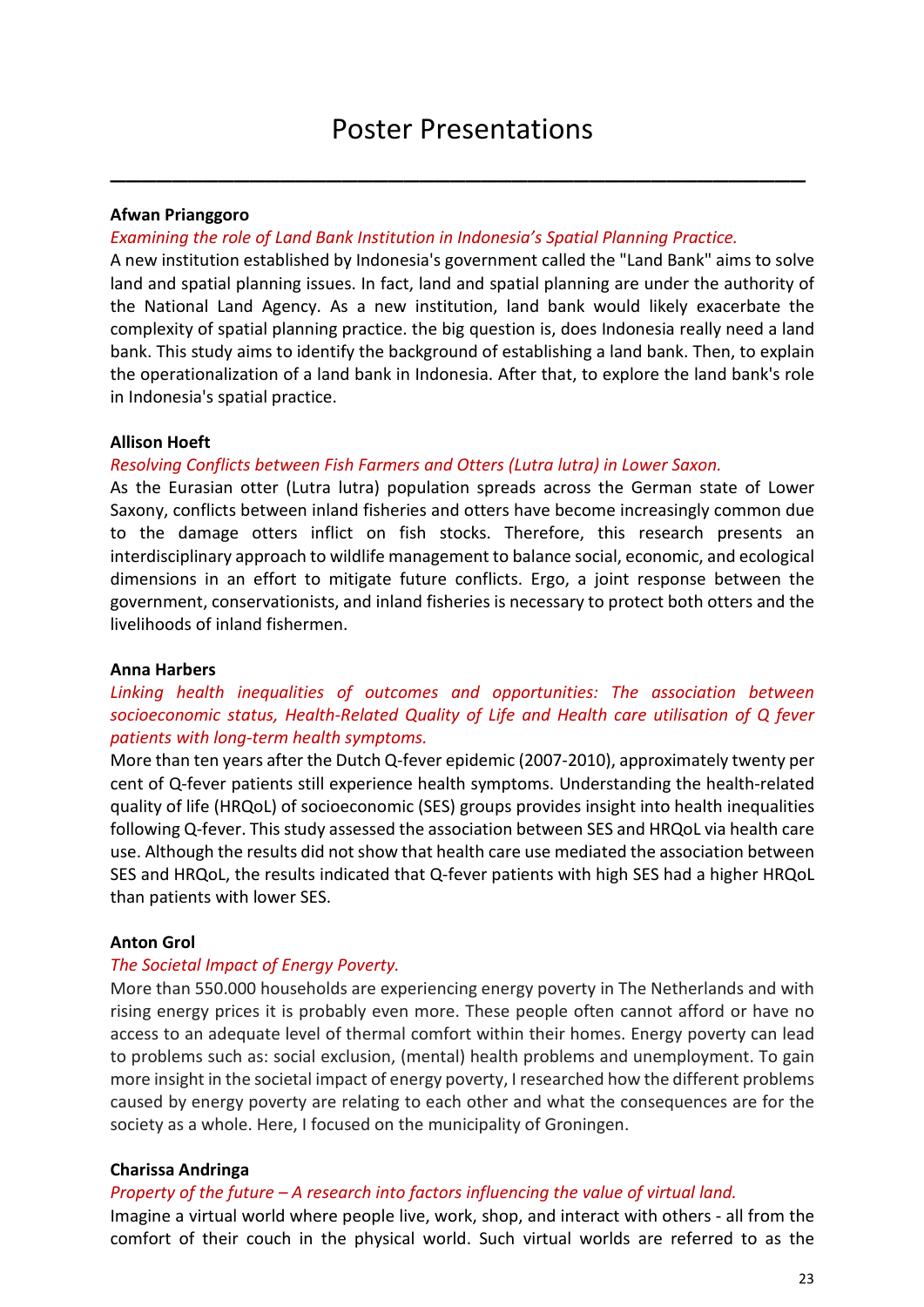metaverse. Virtual worlds are in continuous development, worlds so different from the one we know, but also so similar. Like our physical world, these worlds have their own economy, facilities and functions. In these worlds land can be bought: virtual land. These worlds and their economies are still little explored, but they offer many exciting possibilities and are therefore worth exploring. And if there are comparisons to be made, it might also be useful to apply existing economic theories to these worlds.

#### **Coen Keijzer**

#### *The Quest for Spatial Quality.*

Spatial quality has returned on the political agenda! However, its quest is not new to Dutch national spatial planning. It was already on the agenda during the 1980s starting with the Fourth Policy Document. The meaning of spatial quality cannot be found by looking it up in a dictionary, instead it is constructed socially in the representations and written publications of the national government. This conceptualization within national planning policy, as well as its position and use, has developed over the years. This thesis explores this development by means of a discourse analysis.

#### **Daniel Rösler**

## *A test of the status anxiety hypothesis of social inequality applied on less-affluent European countries.*

This thesis is a test of the status anxiety hypothesis applied on less-affluent countries. The hypothesis suggests that people living in economically more unequal countries would experience higher levels of status anxiety  $-$  a feeling of inferiority resulting from social comparison. As this relationship was originally stated for richer countries only, former research has secluded countries with lower living standards from their analyses. This thesis examines the limitations of the hypothesis by analyzing a European sample of the four countries Albania, Montenegro, North Macedonia and Serbia.

#### **Derek Alford**

## *The role of citizens in the "smart" transformations of our cities: A case study of three major European cities and how participatory governance is the way forward.*

Smart cities present a platform for innovation, co-creation, sharing, and participation that can transition our cities towards sustainable and equitable futures. But to do this, we must ask who is involved, why are they involved, and how they can become involved within our sociopolitical systems. We must provide individuals with spaces to participate within governance and ensure that all voices and ideas are heard. This paper analyzes three cities; Barcelona, Amsterdam, and Helsinki, to study three distinct smart city platforms aimed at encouraging and fostering public participation.

#### **Elias Shulika**

#### *The Effect of Accessibility to Green Areas on the Feelings of Loneliness.*

Visiting and living near green areas has been repeatedly shown to be beneficial for human wellbeing. One of the benefits they provide is their ability to provide relief from loneliness, which is a possible predecessor to various mental and physical health problems. There are two suggested mechanism behind the relationship between green areas and loneliness: opportunities for social interactions and solace, or relief from unfulfilled social needs. In my thesis I investigate whether the latter mechanism, solace, is indeed taking place.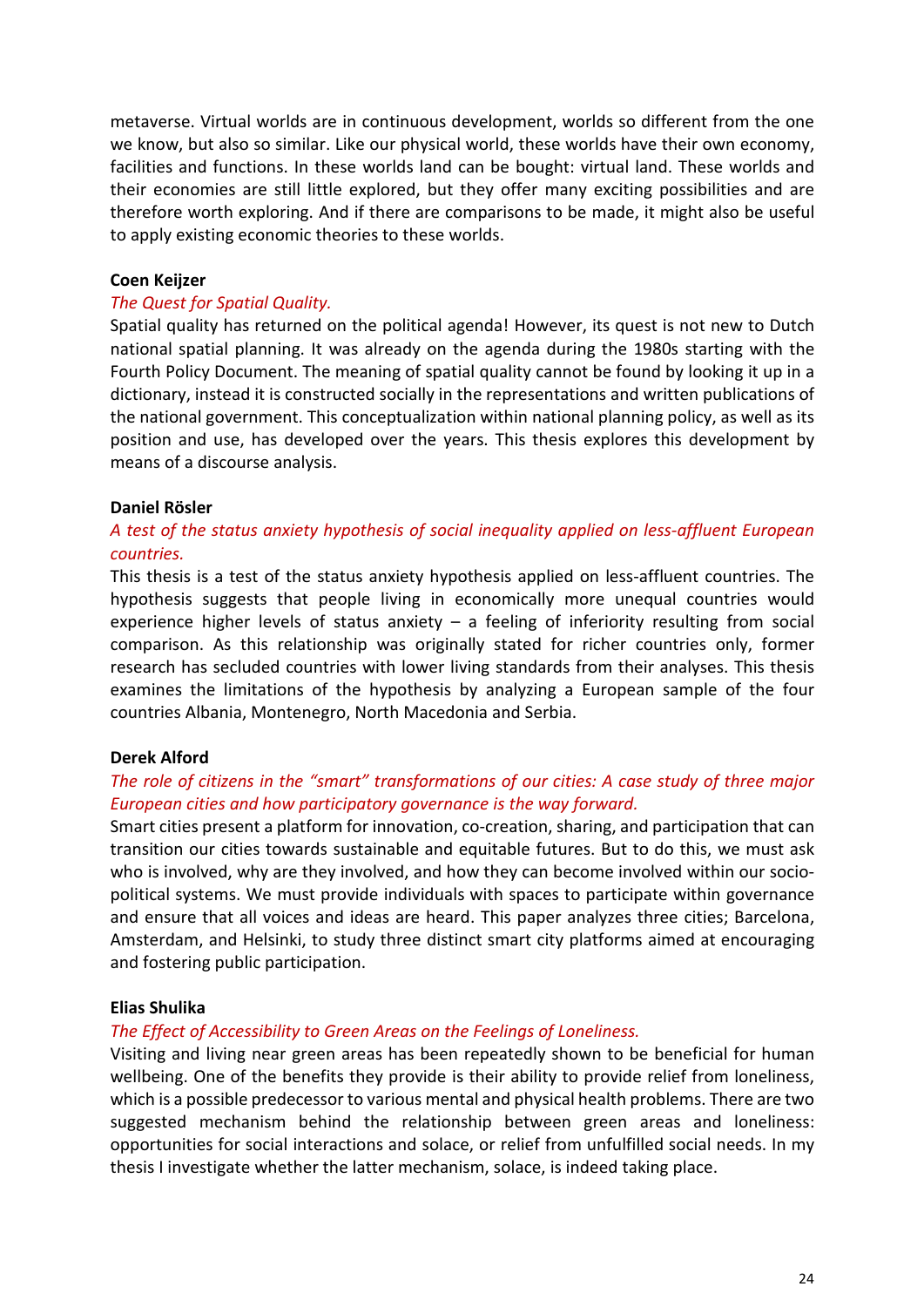#### **Els Dijkstra**

#### *Strengthening spatial quality in regional flood risk management.*

Currently water management is shifting from a traditional approach towards a more integrated approach. Consequently, spatial quality is receiving more attention in water management, especially in primary flood defenses. Regional flood defenses have received less attention. This study discusses spatial quality and policy instruments that are used to increase spatial quality in practice. Two best practice cases are analyzed. Thereby, this study aims to provide insight into the current status of spatial quality in regional flood risk management along with lessons for future flood risk projects.

#### **Emiel Blauw**

*The Influence of Climate Adaptive Agriculture on Water Management in Urban Areas.*

#### **Enrique Pérez Miguel**

*The role of social networks on mental health. An empirical study of the population over 50 years old in Spain.*

Among the social determinants of mental health, the social networks of individuals have been found to have an important effect, especially relevant at older ages. However, little is known about which aspect of the social networks (structure, interactions, or quality) is more critical for this link and how this relationship is shaped by sociodemographic characteristics in the Spanish context. This study attempts to address this gap in the literature, with a special focus on the structure of the network, using the Convoy Model of Social Relationships with a sample of Spanish population aged 50 and older.

#### **Erik Zuidema**

#### *The role of geothermal energy in the energy transition of Fryslân, the Netherlands.*

Due to climate change, the world must adapt from fossil fuel based energy to sustainable methods. In the province Fryslân in the Netherlands, the focus is on solar and wind energy. While geothermal is used for heating, this research attempts to find the potential for geothermal energy extraction in Fryslan.

#### **Franziska Altenbach**

#### *Energy storage in a Positive Energy District – Conditions for the use of Pumped Hydro Energy Storage in Austria.*

One highly important factor for Positive Energy Districts (PEDs) is the storage of surplus energy. This is because PEDs produce and consume exclusively renewable energy, which is compared to fossil fuels less reliable due to natural fluctuations. However, the literature is lacking in information about Energy Storage Solution (EES) in PEDs, in particular there is no information about integrating Pumped Hydro Energy Storage (PHES) in PEDs. The aim of this Master thesis is therefore to elaborate which conditions are important for the use of PHES as ESS in PEDs.

#### **Gerrit Joustra**

#### *Addressing institutional logics in infrastructure project: addressing the case of Zeesluis IJmuiden.*

In this study I research the reaction of project managers to conflicts at the Zeesluis IJmuiden project. The research focuses on the identification of institutional logics in situations of conflict. The aim of this study is to identify first, the theory and main points from literature about institutional logics. Second, identify the use of institutional logics by project/program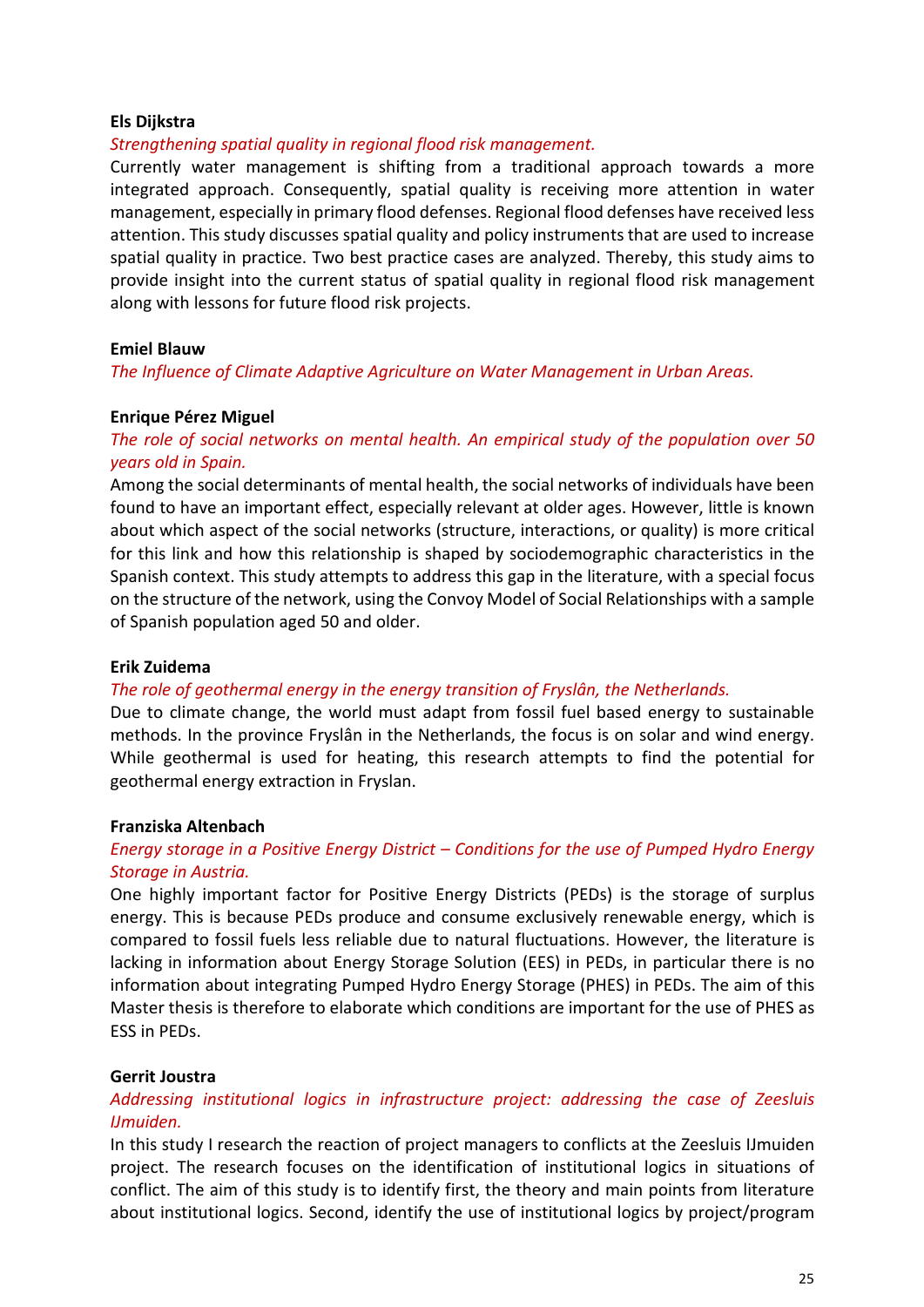managers in a project, and third to deliver possible incentives and disincentives for handling differences in institutional logics.

#### **Helena Burhorn**

#### *Integrating Nature-Based Solutions Into Flood Risk Management.*

Nature-based solutions are equally described as promising as well as challenging. NBS are capable to mitigate and adapt to climate change effects while simultaneously protecting biodiversity, building capacity and fostering resilience. When NBS are embedded in resilience, they have the potential to be not just maintaining or increasing nature and biodiversity but also contributing to flood protection. Aim is to explore the opportunities and challenge of NBS and those insights are supposed to answer the question if the integration of NBS into flood risk management could enhance flood resilience.

#### **Jan Vriens**

## *A quantitative study on the effects of socioeconomic status on nutritional status in Sub-Saharan Africa.*

This thesis aims to analyse whether the established notion that there is a robust, linear relationship between socioeconomic status and nutritional status also holds up in Sub-Saharan African countries that are suffering from a double burden of malnutrition. It uses data from the Demographic and Health Surveys to run an OLS regression that empirically tests this relationship. Results of this regression analysis show that while the relationship is linear, the direction of the relationship is in the opposite direction from the relationship in the countries of the Global North.

#### **Jorn Kremers**

## *Dutch energy transition: Scenarios to meet the future electricity demand in the Netherlands with the possible use of nuclear energy.*

The increased urgency of dealing with climate change has sparked renewed interest in the nuclear energy option. Nuclear power can be seen as a good option in the energy transition, because with the generation of nuclear energy, there is zero emission of greenhouse gases. The aim of this explorative study is to investigate whether or not nuclear energy is a useful energy source on the long term in the Netherlands, and to investigate which possible scenarios are available to meet the future electricity demand in the Netherlands with a combination of sustainable sources.

#### **Jos Spijkerman**

#### *Seeing like a wolf: control, care and conviviality in multispecies planning.*

What should we do now that the wolf is back? In this thesis, I set out to research all the different Dutch responses to the comeback of the wolf. Building on the argument spatial planning needs to move beyond human exceptionalism, I inquire how human and non-human citizens of the Netherlands can learn to co-exist. By operationalizing the concepts of control, care and conviviality, I analyze the ecological political discourse surrounding wolf 'management', nature development and nature conservation more broadly.

#### **Karlijn Oosterloo**

#### *Working in a female-only coworking space.*

Whereas in the past, offices were required to accommodate employees with carrying out business activities, the use of mobile technology and changing attitudes towards work made it possible to work anywhere, at any time. A shift towards working environment preferences led to a new and sparsely researched concept of female-only coworking spaces. This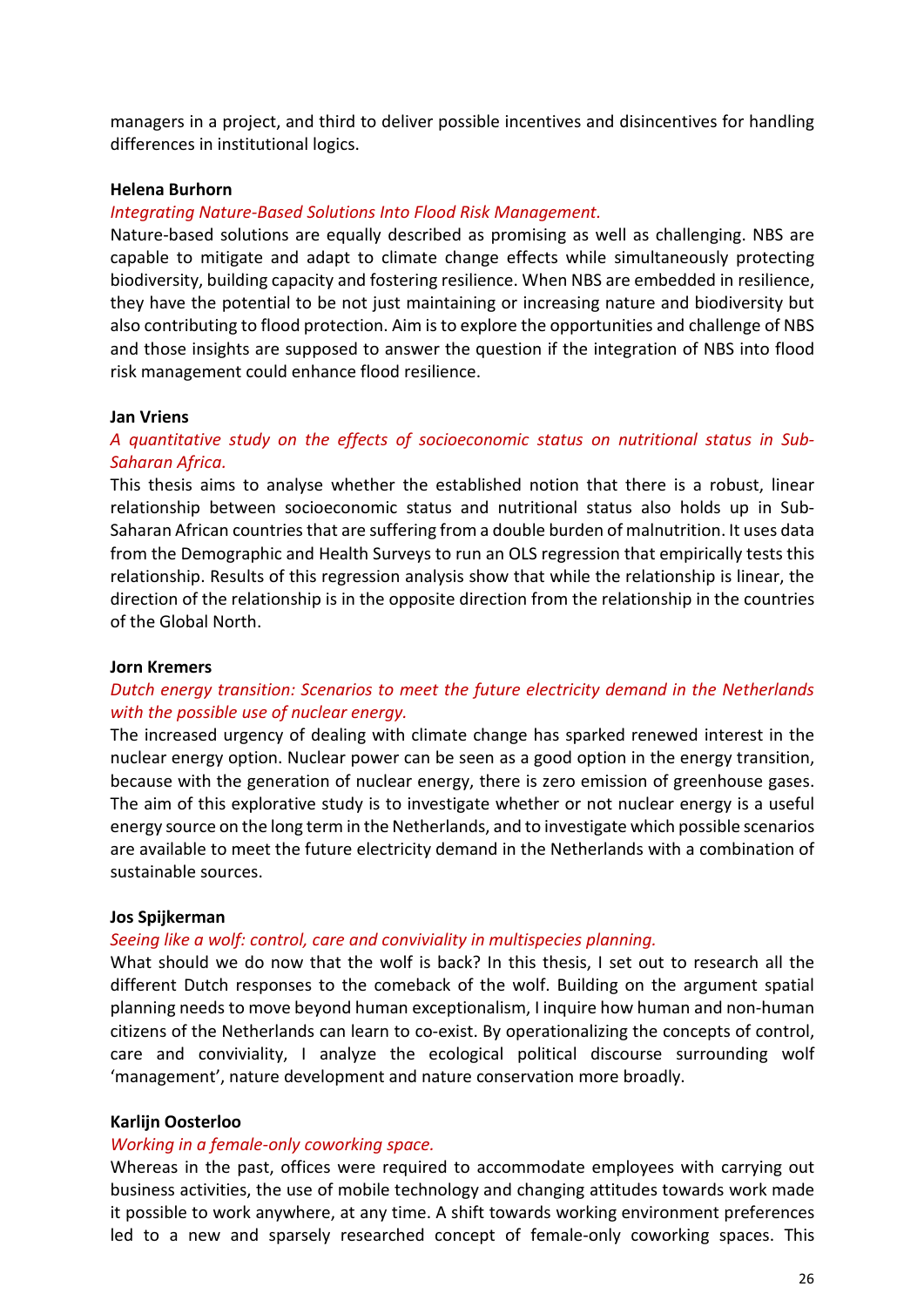explorative and qualitative study is aimed to contribute to further knowledge on the use of female-only coworking locations. It will seek for circumstances under which users and providers choose a female-only location to carry out their business.

#### **Laurens Brugma**

#### *The effects of changes of the student loan on the spatial mobility of students.*

This thesis explores the effect of the 'sociaal leenstelsel' in 2015 on the spatial mobility of Dutch students. This research firstly explains the changes of the student grant system in 2015, secondly the components of spatial mobility of students are explored. Where after the main issue of the thesis is addressed; "To what extent has spatial mobility of students altered after the implementation of the 'sociaal leenstelsel' in 2015?" This study uses Dutch HBO student monitor data, offering cross-sectional data about the career paths and mobility of graduated Dutch applied university students.

#### **Lea Meyer**

## *Public Profile Analysis as a Measurement Tool for the Acceptance of Nature-based Coastal Protection Approaches. A Case Study on the Coastal Zones in the Province of Groningen, The Netherlands.*

Over the last two decades, the concept of "Nature-based solutions" (NbS) has emerged to enable nature to protect coastlines from erosion. While the physical scope of this concept has been researched, there is still a knowledge gap regarding its public acceptance. Based on the importance of water in Dutch history and the change in water management in the 1980s, I hypothesise that the Dutch perspective reflects this in terms of values and norms and thus a positive tendency for NbS can be observed. The results will consist of quantitative data on public opinion in the province of Groningen.

#### **Lieke Eegdeman**

## *Geothermal energy as part of the energy transition in the Netherlands - Policy instruments that stimulate the exploitation of geothermal energy: lessons for the Dutch energy regions.*

Geothermal energy as an environmentally-friendly heat source has the potential to make a significant contribution to the energy transition in the Netherlands. It can meet heating, cooling and electricity demands for the future. In the body of literature regarding energy transition towards renewables, geothermal energy does not receive much attention. In practice, geothermal energy use is increasing, but not yet widely used in the Netherlands. To accelerate the shift towards the use of geothermal energy in its full potential, it is necessary to create a conducive governance and policy context. In this study, the geographical area of RES region Rotterdam-Den Haag is scrutinized as a case. It is the region in the Netherlands where most geothermal energy projects are currently planned. From a governance and instrumental perspective it is researched how the contemporary governance setting and policy instruments influence the planning and implementation of geothermal projects, with the aim to learn from the insights. One insight is that established within the paradigm of the heat transition, geothermal projects are highly subject to multi-level interactions. Though, the decisive decision-making lies with the national government and geothermal development is therefore not -yet- that decentralized. Based on this study several recommendations are put forward, such as how a mix of 1) legislative/regulatory instruments, 2) economic/fiscal instruments, 3) agreement-based instruments, 4) information/communication based instruments and 5) knowledge and innovation instruments, enhance geothermal development.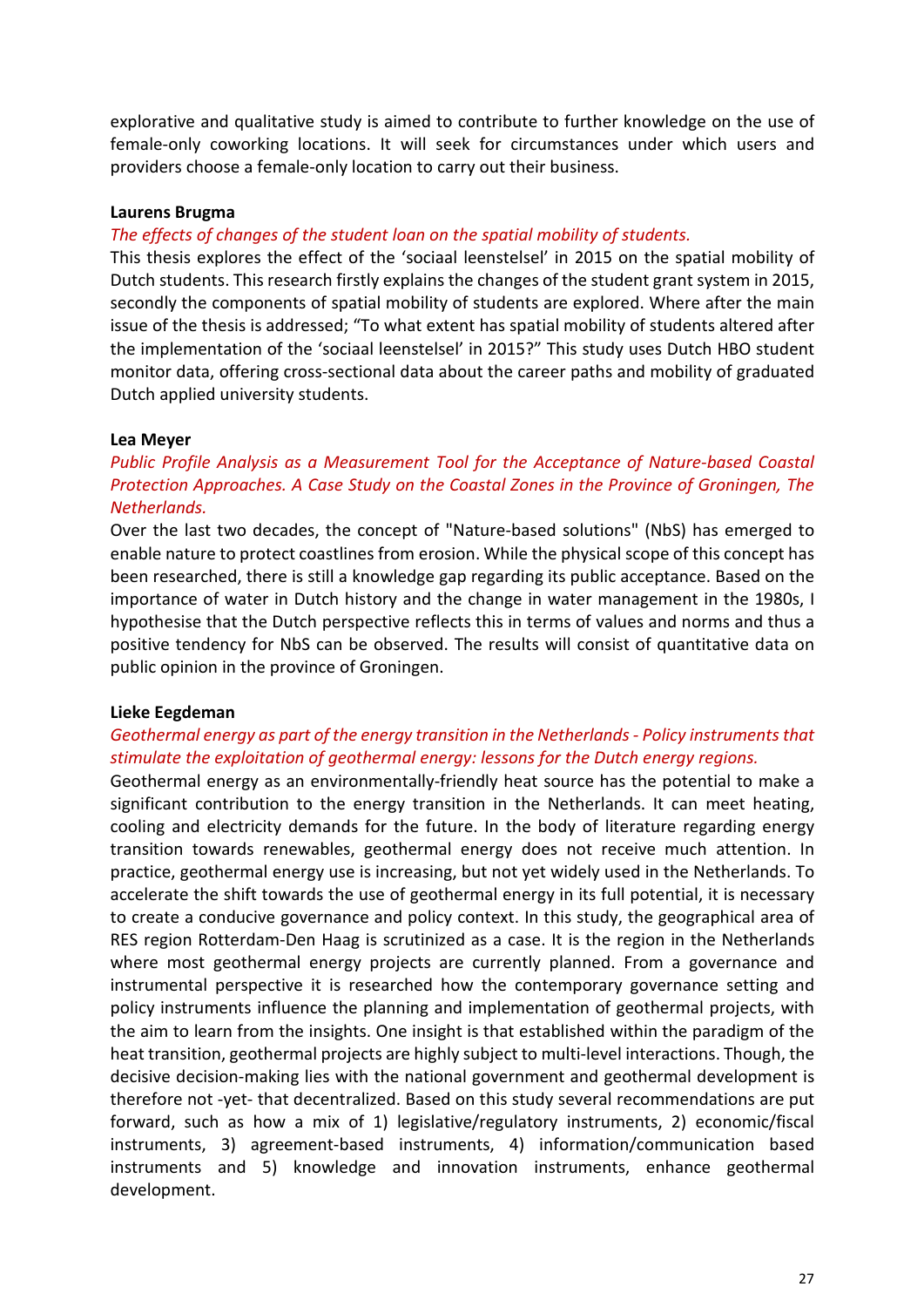#### **Maaike Buser**

#### *Planning with uncertainties. Is that a skill of a local policymaker?*

The field of urban logistics can be characterized as dynamic and complex. With a continuous, grow in e-commerce, the demand and supply for last-mile parcel delivery increases placing the urban environment under pressure. With the EU agreement on city logistics becoming CO2-free in 2030, local policymakers are in charge to come up with policy measures which increase the sustainability of city logistics and at the same time enhance the quality of the urban environment. A difficult task that is surrounded with uncertainties. The question arises if local policymakers understand the possible effect uncertainties can have on their policy plan and how they respond to these uncertainties. Therefore the aim of this study is to answer the question: 'How do local policy-makers in European cities, cope with and/or make use of the uncertainties of long-term planning for sustainable urban logistics?'.

#### **Marit Minkes**

#### *Preventing lock-in situations in citizens-initiated infrastructure projects.*

Bottom-up initiatives are on the rise and the participation society is highly supported by governmental institutions. In the village of Holwerd the citizens want to create a dike breach to increase the liveability and attractiveness of the region. This thesis will elaborate on preventing lock-in situations and the best way of coping with challenging citizens' initiatives. Compared to regular citizens initiatives to get successful it is useful in large-scale initiatives to cooperate between the initiators and the governmental organizations.

#### **Marlies Rijkeboer**

#### *Fostering innovation in Dutch construction projects.*

This thesis focuses on fostering innovation in Dutch construction projects. To date, it remains unclear which structural mechanisms are effective in achieving innovation outcomes. Due to envrionmental concerns, specific attention is drawn to a more circular construction sector. For this study, four succesful circular projects are studied, each representing different public private collaboration structures. Preliminary results show that trust, heterogeneity in expertise and early involvement of private parties combined with a strong focus on network activities, are crucial.

#### **Mireia Moragues Pitarch**

#### *Conserving ecosystems to increase coastal resilience. Exploring Ecosystem-Based Management with the case of the Valencian Community, Spain.*

Coastal resilience is declining globally due to several stresses. Specifically in the Valencian Community, tourism and coastal urbanization have accelerated the degradation of coastal and marine ecosystems which are key to maintaining resilient coastal communities and economies. This thesis examines how an ecosystem-based management can improve coastal resilience by considering the ecosystem services, acknowledging human and ecosystem connections and making use of scientific knowledge, integration principles and adaptive management in an uncertain and complex world.

#### **Nelly Reckhaus**

#### *The ongoing conflict between the offshore wind energy and fishing industry in the North Sea - How to fairly manage and distribute the space of the German Exclusive Economic Zone.*

Human activities in the German North Sea are increasing, which leads to conflicts between different interests and sectors. The expansion of offshore wind farms, to reach the desired goal of energy transition, results in less space for other activities such as fishing. This study focuses therefore, on the conflict between the fishing and the wind energy industry and aims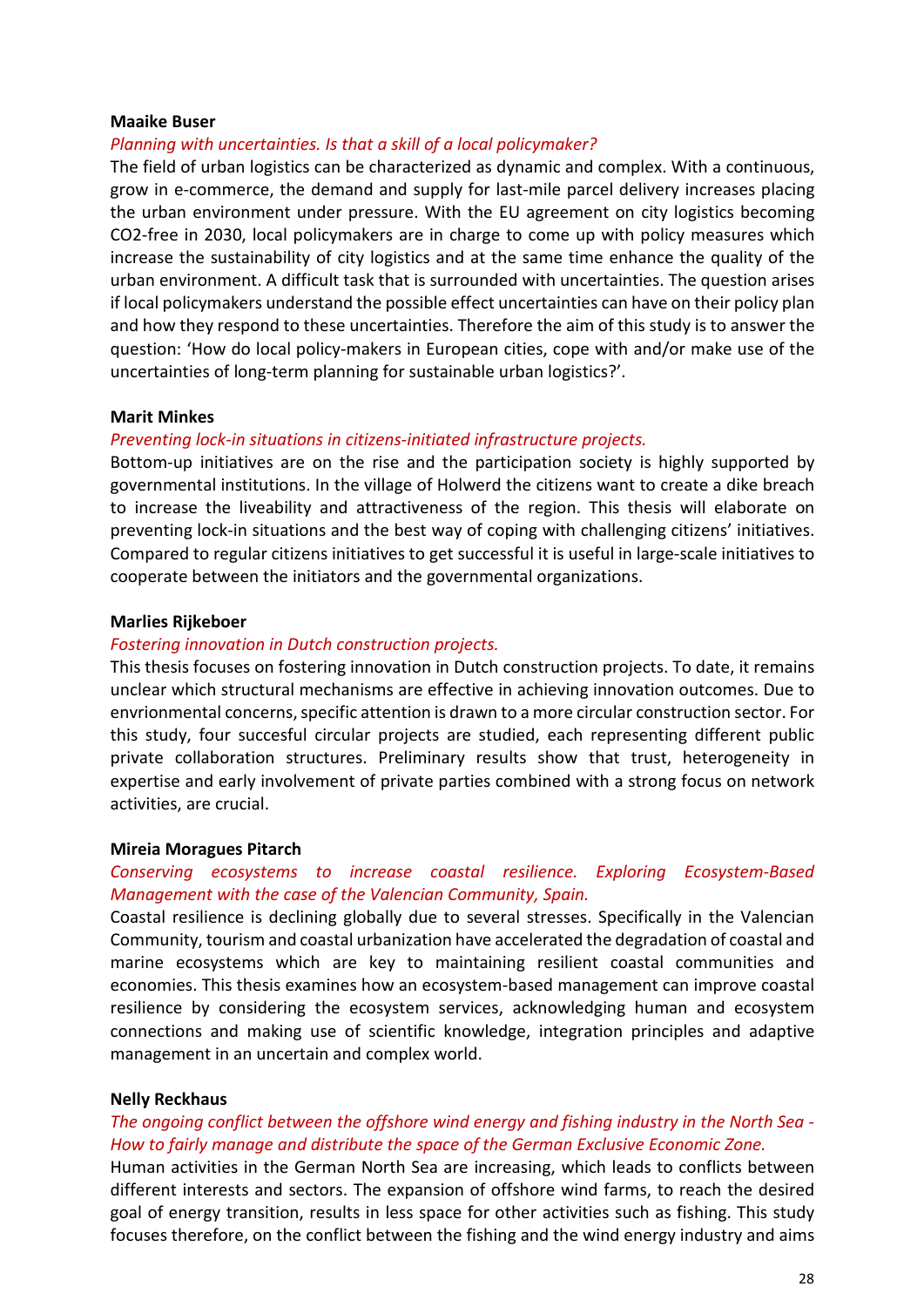to find an approach to minimize this conflict. At the end of the study, recommendations will be drawn about how to improve the relationship between these sectors and external institutions which can influence their coexistence.

#### **Nils Alexander Riedel**

*Using renewable energies in the corporate environment: An investigation of the potentials and the barriers for the corporate use of photovoltaic systems in Germany using the example of Osthaus & Beckert GmbH.*

German industrial companies see their international competitiveness weakened due to the high cost of electricity. In this study, the example of Osthaus & Beckert GmbH - an industrial company from Lower Saxony, Germany - is used to investigate the sustainability potentials of a company-owned photovoltaic system and which possible barriers exist that hinder the implementation.

#### **Novi Asti Lalasati**

## *Sustainable sanitation on small island cities (Case study: Tanjungpinang and Batam, Indonesia).*

Urban planning must take into account the environmental capacity to sustain key resources, one of which is fresh water. In order to minimize the possibility of groundwater contamination in small island cities, the management of domestic wastewater is crucial. Efforts to achieve sustainable sanitation on small islands can be viewed through the lens of the various stakeholders and their respective interests.

#### **Robert den Boer**

#### *Living environmentally sustainable.*

This research is an exploration into the factors which help to stimulate environmentally friendly collaborative self-build housing-projects as well as how the mutual gains approach could help facilitating collaboration between the municipal actors and the collaborative selfbuild housing initiators to reach both goals: increased environmental sustainability for the area and high-quality living space for the future inhabitants.

#### **Sam van Nieuwkuijk**

#### *The effects of intersection design on safety perceptions for Dutch cyclists.*

This study examines the role of intersection design of perceptions of safety for Dutch bicyclists. First the research defines is types of intersections in the built-up environment in the Netherlands. Perceptions of safety based on an online questionnaire are examined in relation to these types of intersections. In the second part the role of individual intersection characteristics is examined through regression analysis. The aim is to gain insights into what types of intersections are perceived as safe.

#### **Simon Pot**

#### *Collaboration within infrastructure project: What lessons can be drawn from the collaboration between the project organisation and public stakeholders?*

The concepts of partnering and collaboration have gained an increasing importance in infrastructure projects. Despite a growing amount of literature on the concepts of partnering and collaboration, knowledge on public-public partnerships is still limited. This research will focus on the collaboration between the project organization of Dutch infrastructure projects and the societal environment (i.e. municipalities and provinces). The projects of Aanpak Ring Zuid Groningen and the Afsluitdijk will be used as case studies and will be studied by conducting semi-structured interviews.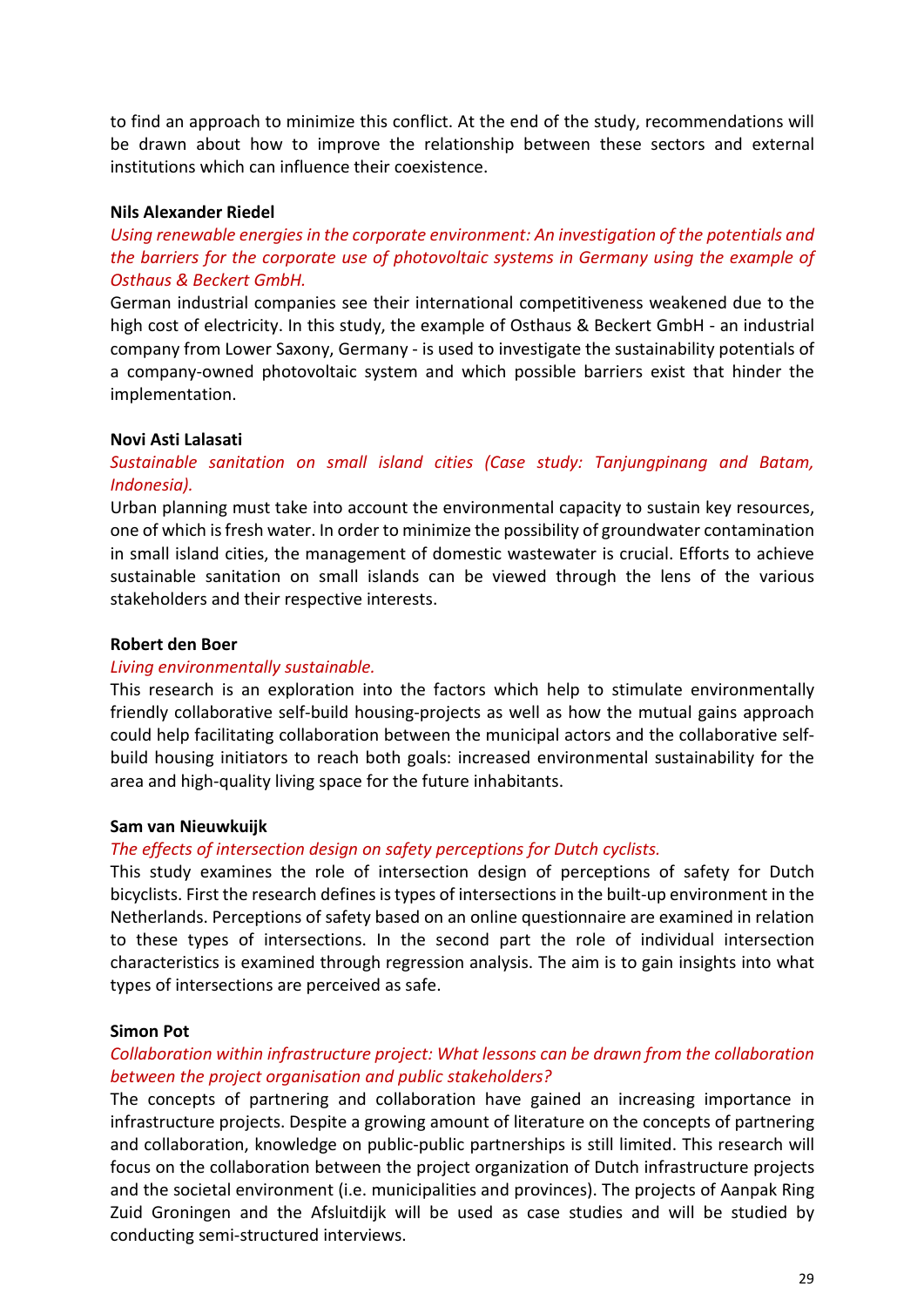#### **Stijn Wolfkamp**

#### *Stimulating the implementation of urban Nature-Based Solutions.*

Cities are facing numerous environmental- and societal challenges. Nature-Based Solutions (NBS) use nature as multifunctional interventions, addressing environmental, economic, and social sustainability simultaneously. Despite its large potentials, several barriers are hampering the implementation of NBS in cities. Therefore, this study provides new insights about the main conditions that stimulate the implementation of NBS. From both a literature study and a case study, it appears that political, institutional, and knowledge-related conditions are important to the implementation of NBS.

#### **Tamilwai Kolowa**

#### *Association of informality and sprawl in rapidly growing African cities.*

Cities in Africa have been described as a driver of economic development but also as disconnected, thus constraining their potential to reap agglomeration benefits. One of the urban expansion phenomena associated with inefficiency of urban form is informal sprawl. To find empirical evidence for the question, whether informal areas contribute more to sprawl than formal areas in growing African cities, this study will focus on the street accessibility dimension of sprawl. Connectivity metrics of urban locations will be used to compare unplanned and planned areas in Tanzanian secondary cities.

#### **Tarnim Hassan**

## *Doughnut Thinking in Spatial Planning: Assessing the 'Suikerzijde Noord' project (Groningen, the Netherlands).*

The main concept used is Doughnut Economics of Kate Raworth. This discourse uses elements of circular society/development theories. However, practical applications in the local setting are scarce. In this thesis an assessment tool is developed in order to assess local urban developments using Doughnut 'Thinking' as a basis. As a case, the Suikerzijde Noord will be used to put this tool to practice.

#### **Tess ten Have**

#### *Understanding the barriers to connecting to heat networks as perceived by homeowners and how to overcome them.*

This thesis aims to answer the following research question: "Which barriers influence the preparedness of homeowners to connect to a heat network and what instruments may support homeowners to overcome the barriers?" To gain a better understanding of these perceived barriers and to be able to identify effective instruments, the influence of one's personal values is included in the study. To be able to answer the research question, a combination of surveys and in-depth expert interviews is used. These methods are applied to the specific case of homeowners in Groningen, the Netherlands.

#### **Thom Horlings**

#### *Developing a framework for the municipality of Alkmaar to translate the findings of POCITYF in an effective climate vision for 2050.*

In my research I will focus on the European pilot project POCITYF which is currently running in Alkmaar. I will analyse theory and policy document to see what the potential impact of this project is on the long-term planning approach of the city, and how the project's findings can be used to be replicated in other cities.